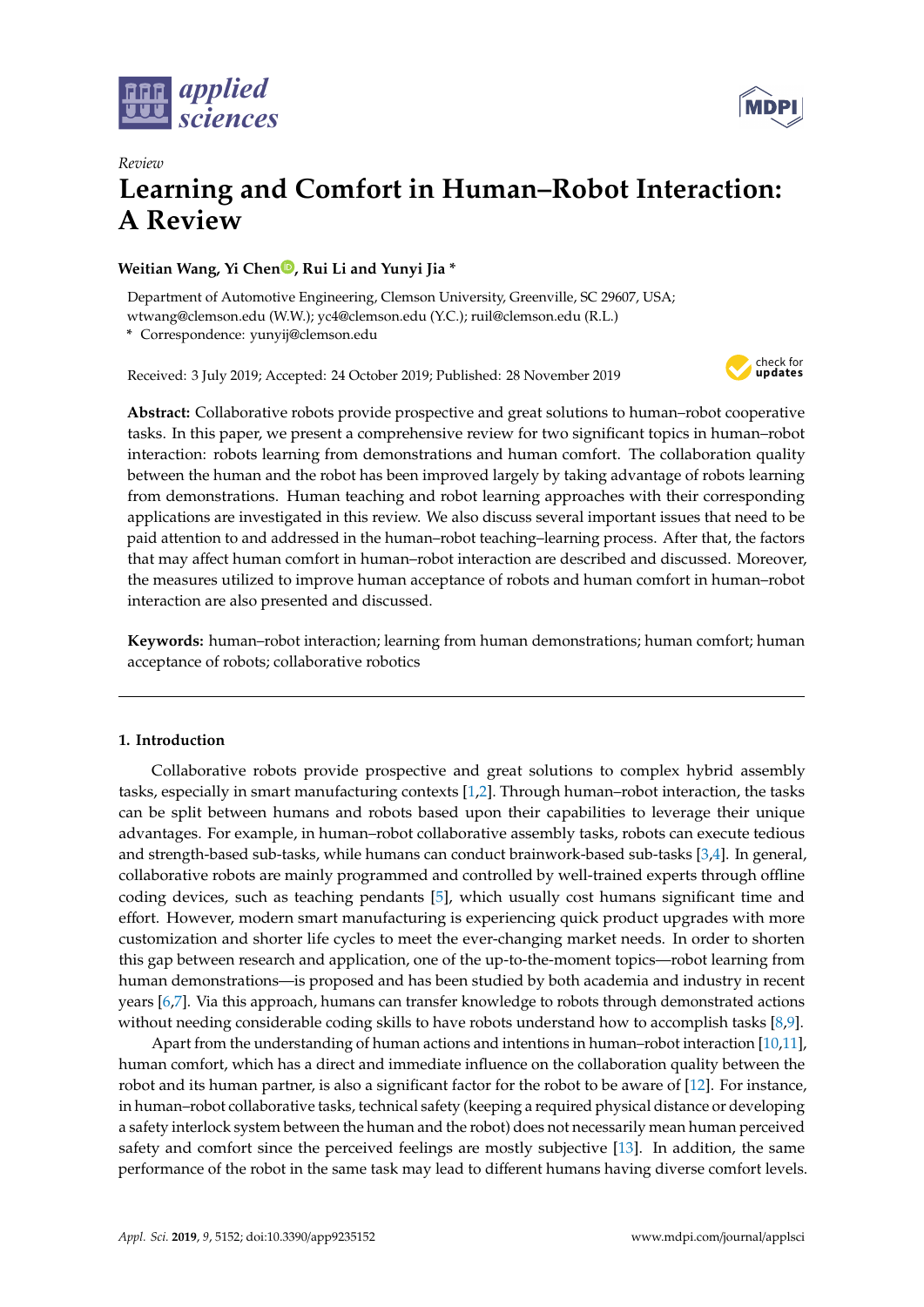For example, a slow robot speed usually makes some people feel safe in a human–robot interaction. However, some others may consider it to be less effective and feel uncomfortable.

Therefore, it is in the human–robot interaction context that we will introduce and discuss two significant topics—learning and comfort—in this review. The rest of the review is organized as follows. Section 2 provides the topic of teaching and learning in human-robot interaction, which contains discussion of robots learning from demonstration, human teaching approaches, and robot learning approaches. The conceptual details and corresponding applications of each sub-topic are presented. Several important issues, including extraction, real-time, correspondence, execution, and safety in the human-robot teaching-learning process are discussed in Section 3. Section 4 describes the details about what affects human comfort in human-robot interaction. Different kinds of factors that may influence human comfort are investigated and discussed with related studies. Section 5 describes how to improve human comfort in human-robot interaction, where the three sub-topics of human comfort measurement, measures to improve human acceptance of robots, and measures to improve human comfort are included and discussed. Finally, conclusions are presented in Section [6.](#page-13-12)

### <span id="page-1-0"></span>**2. Teaching and Learning in Human–Robot Interaction**

### *2.1. Robot Learning from Demonstration 2.1. Robot Learning from Demonstration*

The robot programming approach has gone through three distinct reforms in the past 60 years. As shown in Figure [1,](#page-1-1) these robot programming approaches include: teach pendant-based programming, computer-aided design (CAD)-based programing, and robot learning from human demonstrations. The robot programming approach has gone through three distinct reforms in the past 60 years. The Topot programming approach has gone unough three custome ferorins in the past of years

In the first approach, teach pendants are handheld devices that can be used by humans to program In the first approach, teach pendants are handheld devices that can be used by humans to robots directly with predefined tasks via different programming languages, such as RAPID, KRL, and VAL3. Afterwards, the robots are controlled to plan motions step-by-step to accomplish the fixed workflows [\[14\]](#page-14-1). However, the teach pendant-based programming approach usually requires the human mastering skillful technical expertise. Therefore, it is time-consuming and not cost-effective, especially for large-scale manufacturing tasks.

In order to assist users with programming robots in an intuitive way, the CAD-based robot In order to assist users with programming robots in an intuitive way, the CAD-based robot programming approach was developed that allows humans to program robots in 3D manufacturing programming approach was developed that allows humans to program robots in 3D manufacturing environments with basic CAD skills. Using the CAD-based programming approach, the robot programs environments with basic CAD skills. Using the CAD-based programming approach, the robot are generated offline and then converted into robot commands for corresponding tasks  $[15]$ . This approach improves the efficiency of robot programming to some extent. However, in this approach, the users are still required to master a certain level of programming skills and expertise.

<span id="page-1-1"></span>

**Figure 1. Figure 1.** The robot programming approach has gone through three distinct reforms. The robot programming approach has gone through three distinct reforms.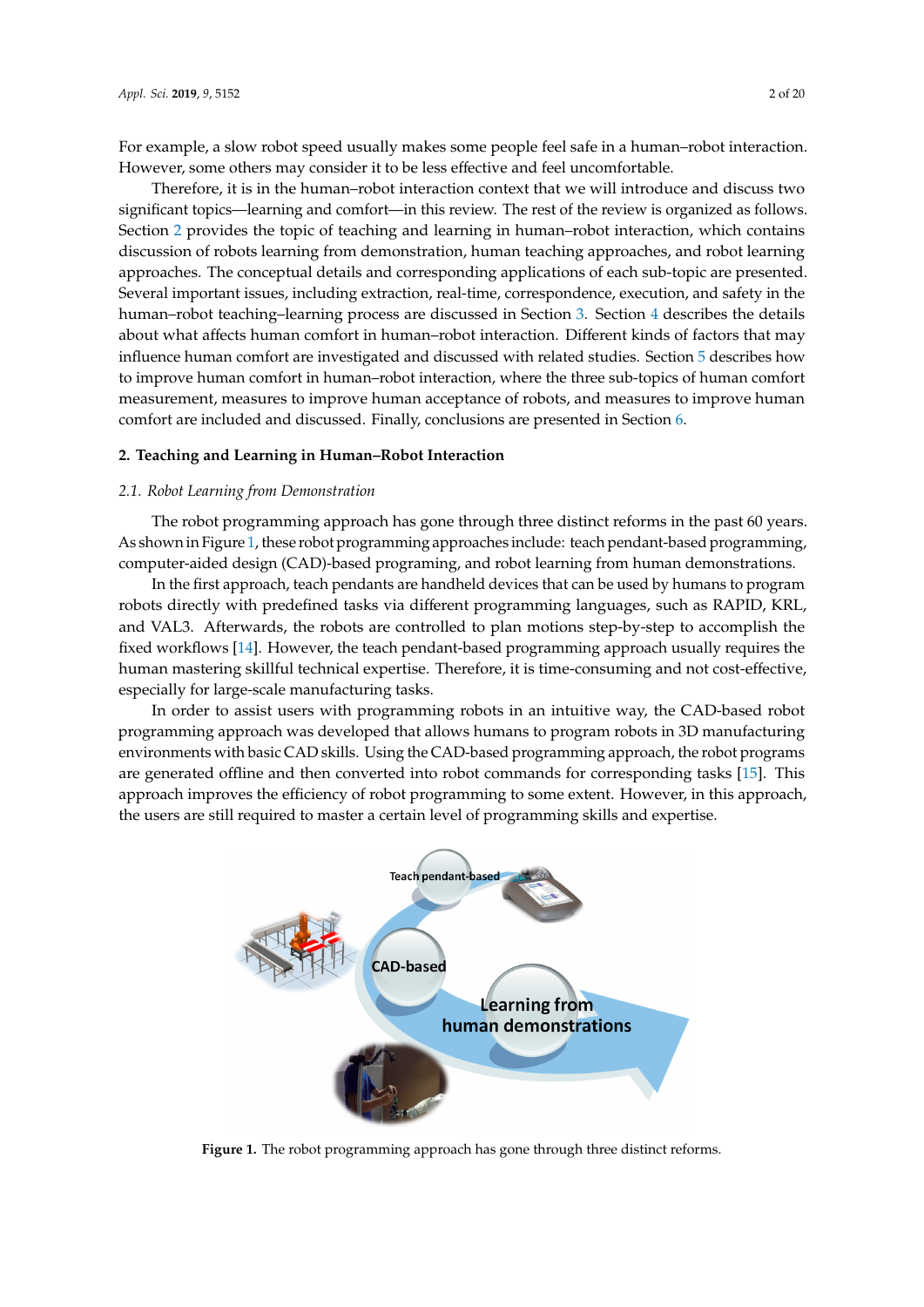Robot learning from demonstration (LfD), which is also known as robot programming by demonstration (PbD), imitation learning, or apprenticeship learning, is a paradigm for enabling robots to autonomously perform new tasks [\[16\]](#page-14-3). The study of robot learning from demonstration started about 30 years ago. This approach has grown significantly and has become a center topic of robotics, especially in the area of human–robot interaction [\[8\]](#page-13-7). Via the approach of robot learning from demonstration, the human partners can program robots easily and greatly extend the robots' capabilities for different tasks without programming expertise [\[7\]](#page-13-6). The process of robot learning from human demonstrations is basically divided into two steps: human teaching and robot learning. Numerous methods and technologies, such as force-sensor-based teaching [\[17\]](#page-14-4), vision-system-based teaching [\[18\]](#page-14-5), and natural-language-based teaching [\[19\]](#page-14-6), have been developed and implemented in the human teaching process. Additionally, multiple learning algorithms have also been designed and developed for the robots to extract, learn, and build task strategies from human demonstrations [\[9\]](#page-13-8). In the human–robot teaching–learning process, the robot usually learns from the human in a direct or indirect manner. The former is human intuitive teaching toward the robot (e.g., kinesthetic-based teaching) and the latter is the human teaching using some external devices (e.g., via a vision system). Approaches of human teaching and robot learning are detailed as follows.

## *2.2. Human Teaching Approaches*

### 2.2.1. Kinesthetic-Based Teaching

In this approach, the robot is physically guided through the task by the human, where its passive joints are moved through desired motions. Typically, the human teacher operates the robot learner, whose sensors record the execution [\[20\]](#page-14-7). The robot gets referee signals by pairing kinesthetic teachings with the human teacher executions being recorded. The human teacher demonstrates several actions for the robot for the same task and changes the location of each step in between to allow the robot to generalize exactly. After that, the robot can infer the relative positions of the objects by observing the demonstrations [\[16\]](#page-14-3).

This approach provides a natural teaching interface for the robot towards learning the correct required motions. However, one of the drawbacks of the kinesthetic teaching approach is that the human usually uses more of their own degrees of freedom to guide the robot than the number of degrees of freedom they are trying to control. For instance, the human has to use two arms to move one robot manipulator or use both hands to move a few robot fingers in the juice making task [\[16\]](#page-14-3).

### 2.2.2. Joystick-Based Teaching

In this approach, the human teacher controls the demonstration and transmits the information regarding the actions to the robot's controller using a wireless or wired joystick. It is a low-level form of demonstration teaching. This approach has been developed for a variety of applications, such as robot polishing tasks [\[21\]](#page-14-8), robot soccer tasks [\[22\]](#page-14-9), and robot welding tasks [\[23\]](#page-14-10). In Katagami and Yamada [\[22\]](#page-14-9), the mobile robot is taught by a human teacher in a soccer game. The operator observes the robot from a viewpoint of overlooking the environment, considers the next operation for teaching, and demonstrates the expected movements using a joystick. However, not all systems are suitable for this technique since the operated robot must be manageable without a high degree of freedom or a complicated structure.

# 2.2.3. Immersive Teleoperation Scenarios Teaching

In this approach, the human teacher is limited to using the robot's own sensors and effectors to perform the task [\[24\]](#page-14-11). Compared to joystick teaching, this approach underlines utilizing the robot's own body by the human teacher rather than external devices. In the immersive teleoperation scenarios teaching approach, teleoperation itself can be done using haptic devices, which allow the teacher to teach tasks that require the precise control of forces [\[24\]](#page-14-11).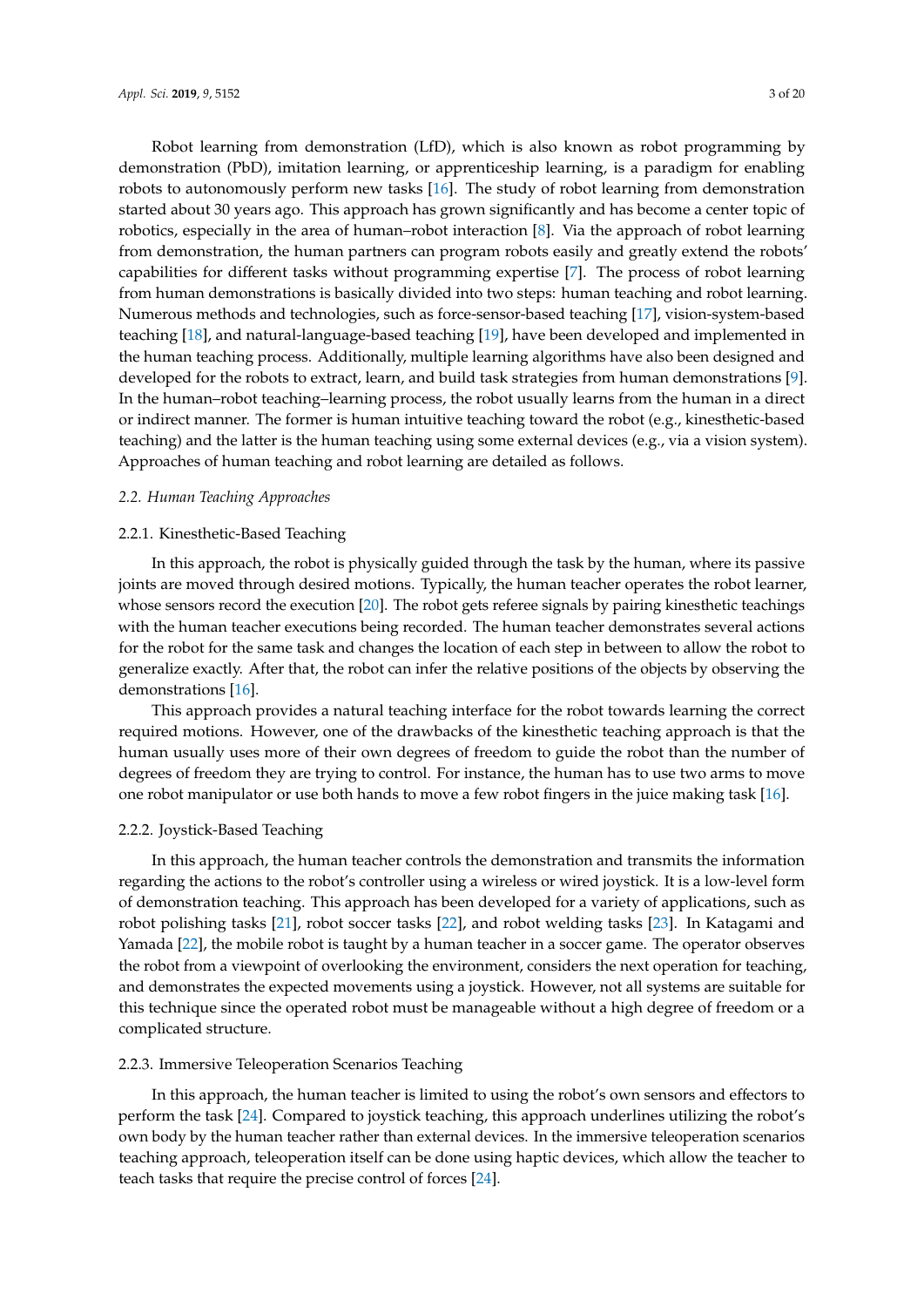Since this approach not only solves the correspondence problem, which is one of the significant issues in human–robot teams (see Section [3\)](#page-9-0), but it also allows human teachers to train robots from a distance, and is well utilized for robot locomotion tasks. In Peternel and Babič [\[25\]](#page-14-12), a system with a capacity for teaching humanoid robots balancing skills in real-time is proposed. This system employs the human sensorimotor learning ability in which a human demonstrator learns how to operate a robot in the same manner that the human adapts to various everyday tasks. The robot learns the task while the human is operating the robot.

### 2.2.4. Wearable-Sensor-Based Teaching

Human teachers use their own bodies to perform example executions by wearing sensors, which are able to record the teachers' states and actions [\[10](#page-13-9)[,26\]](#page-14-13). For example, the force-sensing glove can be used for acquiring data from pressure sensors. The collected data can be mapped to manipulation actions, which will in turn be used to interpret physical human–robot interaction [\[27\]](#page-14-14). In addition, manipulation tasks can also be demonstrated in a virtual reality environment using a data glove and a motion tracker, by which the specific parts of the objects where grasping occurs are learned and encoded in the task description for the robot.

For other program-robot-by-demonstration systems, for example, the virtual environment is built upon the Virtual Hand Toolkit library provided by the Immersion Corporation, where the human hand is drawn in the virtual scene and driven based on the data captured with the virtual reality (VR) glove [\[28\]](#page-14-15). Human teachers also use wearable motion sensors attached on the arm to incrementally teach human gestures to a humanoid robot [\[29\]](#page-14-16).

# 2.2.5. Natural-Language-Based Teaching

In this approach, the human teacher can present the demonstrations to the robot through a natural language, by which the teacher specifically tells the robot what actions to execute [\[9\]](#page-13-8). For instance, the human teacher can use natural language to teach a vision-based robot how to navigate itself in a miniature town, where the robot is provided with a set of primitive procedures derived from a corpus of route instructions in order to enable unconstrained speech [\[30\]](#page-14-17). In the recent work [\[31\]](#page-14-18), the human teacher can propose a representation of high-level actions that only consists of the desired goal states rather than step-by-step operations in the robot teaching based on the traditional planning framework. For another case, human teachers collect a dataset of task descriptions in a free-form natural language and the corresponding grounded task-logs of the tasks performed in an online robot simulator. After that, they build a library of verb environment instructions that represent the possible instructions for each verb in the working context [\[32\]](#page-14-19).

### 2.2.6. Vision-Based Teaching

This approach is based on the external observation teaching manner, where the executions information is recorded using vision devices [\[9\]](#page-13-8), such as stereo-vision cameras, which can be located externally to the executing platform. In this approach, human teachers integrate visual tracking and shape reconstruction with a physical modeling of the materials and their deformations, as well as action learning techniques, and all these sub-modules are integrated into a demonstration platform [\[33\]](#page-14-20). Another way is based on a luminous marker built with high-intensity light-emitting diodes (LEDs) that can be captured by a set of industrial cameras, where the marker supplies a six degree of freedoms (DoFs) human wrist tracking with both position and orientation data using stereoscopy. Then, the robot is automatically programmed from the demonstrated task [\[18\]](#page-14-5). This approach is mainly based on the image processing technology and is different from the VR glove method in which the wearable sensing technology is mainly employed.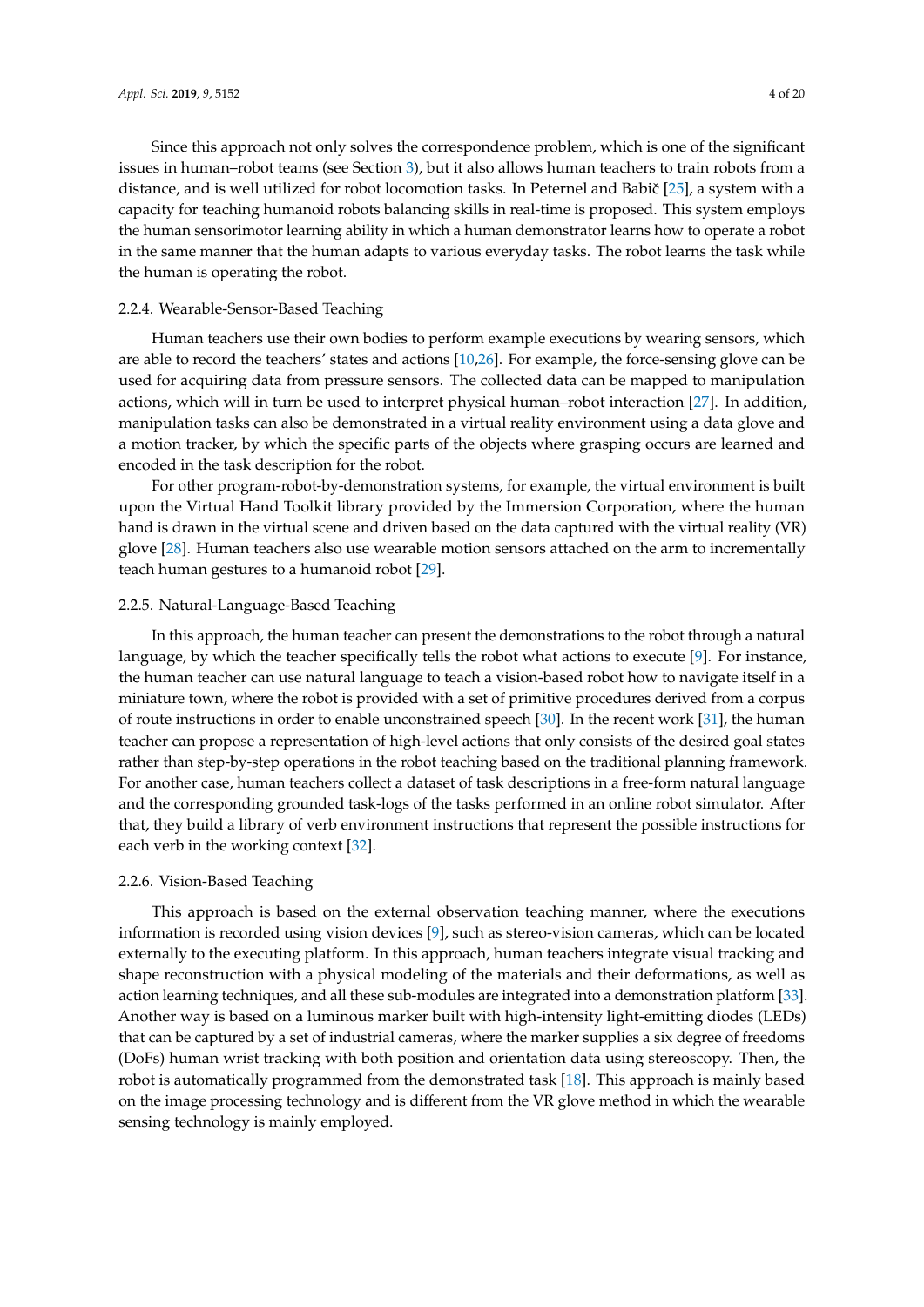### *2.3. Robot Learning Approaches*

### 2.3.1. Kinesthetic-Based Learning

In this approach, the robot is handled and controlled by a human teacher, where it directly records the states and actions experienced by the sensors distributed on its body during the executions and then completes the explicit task. For example, in Kormushev et al. [\[34\]](#page-14-21), a robotic manipulator learns to perform tasks that require exerting forces on external objects by interacting with a human operator in an unstructured environment. The robot learns from human teacher demonstrations based on positional and force profiles, by which the action skills are reproduced through an active control strategy based on task space control with a variable stiffness. Additionally, this approach can be combined with multiclass classification methods to realize robot learning from the human teacher. The goal parameters of linear attractor movement primitives can be learned from manually segmented and labeled demonstrations. Moreover, the observed movement primitive order can help to improve the movement reproduction for the robot in the learning process [\[35\]](#page-15-0).

### 2.3.2. One-Shot Learning

Rather than teach the robot at once with all the demonstrations like the kinesthetic-based learning method, in the one-shot learning approach, the human teacher provides one or more examples of each sub motion apart from the others and robot learns from the observation of a single instance of the motion [\[16\]](#page-14-3). The robot can use this algorithm to select a previously observed path demonstrated by a human and generates a path in a novel situation based on pairwise mapping of invariant feature locations, which is then used in both the demonstrated and the new scenes using a combination of minimum distortion and minimum energy strategies [\[36\]](#page-15-1).

### 2.3.3. Multi Shot Learning

Multi shot learning can be performed in batches after several demonstrations are recorded. Robot learning processes are usually inferred from statistical analysis of the data across demonstrations [\[16\]](#page-14-3). For instance, in Lee and Ott [\[37\]](#page-15-2), a humanoid robot starts with observational learning and applies iterative kinesthetic motion refinement using a forgetting factor on the basis of a multi shot learning approach. The kinesthetic teaching is handled using a customized impedance controller, which combines tracking the performance with a compliant physical interaction on the real-time control level.

# 2.3.4. Vision-Based Learning

This approach corresponds to vision-based teaching, where the robot encodes the information recorded by the vision devices and maps it to its actions. The vision system acts as the robot's eyes in the system for tracking the human teacher's actions. In recent works, researchers employed a 7-DoF robot manipulator and a Kinect sensor to train the robot to learn from humans [\[38\]](#page-15-3). The skill learning approach is based on symbolic encoding other than trajectory encoding such that it offers a more concise representation of a skill, which is easily transferable to different forms of embodiments. This learning approach is also employed in the object affordances, where researchers extract a descriptive labeling of the sequence of sub-activities performed by a human describing the interactions with the objects in the form of associated affordances. Through a red green blue-depth (RGB-D) video, researchers can model the human activities and object affordances as a Markov random field, where the nodes represent objects and sub-activities. Then the robot learns from a human teacher by means of a structural support vector machine (SSVM) [\[39\]](#page-15-4).

### 2.3.5. Reinforcement-Learning-Based Approach

In this approach, the robot learns through trial and error to maximize a reward such that it allows the robot to discover new control policies through free exploration of the state–action space. This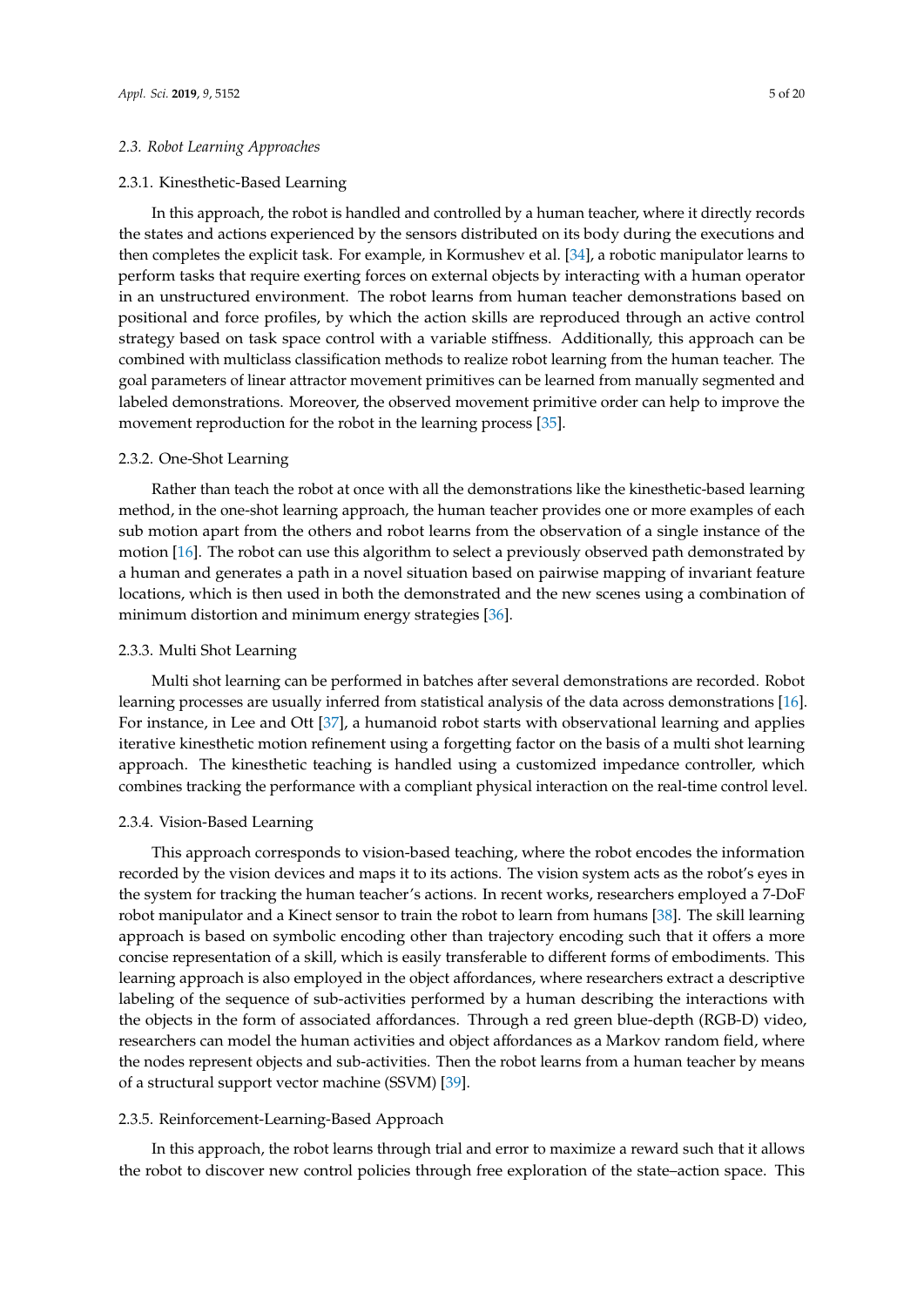approach assumes that there is a known set of necessary primitive actions for the robot to imitate to improve its behavior. Reinforcement learning is widely used in many applications, such as aerial vehicles, autonomous vehicles, robotic arms, and humanoid robots. In Bagnell and Schneider [\[40\]](#page-15-5), an autonomous helicopter leverages a model-based policy search approach to learn a robust flight controller. In Ghadirzadeh et al. [\[41\]](#page-15-6), a data-efficient reinforcement learning framework is proposed to enable a robot to learn how to collaborate with a human partner. The robot learns the task from its own sensorimotor experiences in an unsupervised manner. On the basis of reinforcement learning, a distributed and asynchronous policy learning is presented as a means to achieve generalization and improve training times in real-world manipulation tasks [\[42\]](#page-15-7).

### 2.3.6. Inverse-Reinforcement-Learning-Based Approach

Inverse reinforcement learning is different from the reinforcement learning. This approach offers a framework to automatically determine the reward and infer the optimal control strategy when the robot learns from human demonstrations [\[16\]](#page-14-3). For instance, by means of inverse reinforcement learning, the robot can learn acceptability-dependent behavioral models from human demonstrations and build its own task policies to assist its human partner in collaborative assembly tasks [\[7\]](#page-13-6). Multi-robot inverse reinforcement learning is also proposed, where the behaviors of multiple robots execute fixed trajectories and interact with each other from passive observations [\[43\]](#page-15-8). Additionally, the inverse reinforcement learning can be leveraged to combine with a neural network to deal with large-scale and high-dimensional state spaces. In this case, the expert's behaviors to unvisited regions of the state space can be generalized and the expert's explicit or stochastic task policy representation can also be easily expressed [\[44\]](#page-15-9).

This approach also utilizes the human teacher's failed demonstrations as examples to train the robot. This method deliberately makes the robot avoid repeating the teacher's mistakes rather than maximize the similarity to the demonstrations. Purposely generating failed demonstrations is easier than generating successful ones in some cases. For example, in Shiarlis et al. [\[45\]](#page-15-10), the approach called inverse reinforcement learning from failure (IRLF), which converges faster and generalizes better than other methods, is proposed to exploit both successful and failed demonstrations.

# 2.3.7. Skill-Tree-Construction-Based Approach

Skill tree construction is an online algorithm from demonstration trajectories. In this approach, the demonstration trajectory is segmented into a chain of component skills in which each skill has a goal and is assigned a suitable abstraction from an abstraction library. This approach is able to segment multiple demonstrations and merge them into one skill tree [\[46,](#page-15-11)[47\]](#page-15-12).

### 2.3.8. Syntactics-Based Approach

In this approach, some significant task structures conducted by humans can be captured in the form of probabilistic activity grammars from a reasonably small number of samples even under noisy conditions. After that, the learned grammars are employed to facilitate the recognition of more complicated and unforeseen tasks that share underlying structures [\[48\]](#page-15-13).

# 2.3.9. Semantic-Networks-Based Learning

This approach adopts semantic networks to make the robot gain the ability to model the world with concepts and relate them to low-level sensory-motor states [\[49\]](#page-15-14). By means of this approach, the robot can learn from its human teacher on the basis of hierarchical types of knowledge using the robot's senses, actions, and spatial environment. The learning algorithm derives from a computational model of the human cognitive map that exploits the distinction between procedural, topological, and metrical knowledge of large-scale space. Moreover, the semantic hierarchy approach has been extended to continuous sensorimotor interaction with a continuous environment [\[50\]](#page-15-15). In Li et al. [\[51\]](#page-15-16), a semantic-network-based learning approach is used to combine with a wearable sensor based method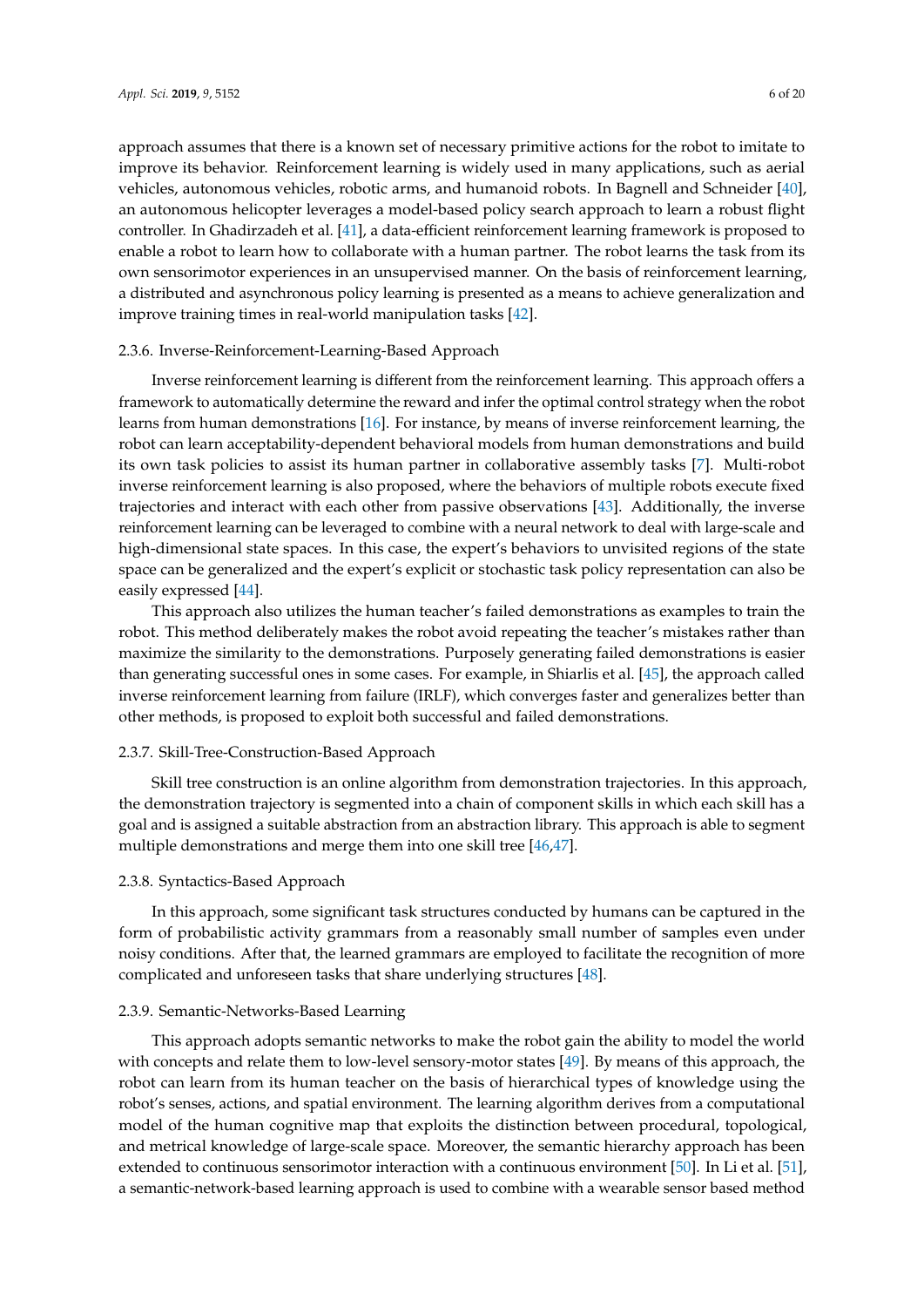to obtain semantic information efficiently and link it to a metric map. In its applications, an intelligent mobile robot platform can create a 2D metric map, and meanwhile, human activity can be recognized via motion data from wearable motion sensors that are mounted on the human teacher.

### 2.3.10. Neural-Models-Based Learning

This approach models a mirror neuron system for the robot to learn from its human teacher, where the neural model is the basis of recognition and produces basic grasping motions. Meanwhile, it proves the existence of forward models for guiding these motions [\[52,](#page-15-17)[53\]](#page-15-18). For instance, a robot control model is presented to integrate multimodal information, make decisions, and replicate a stimulus–response compatibility task in Sauser and Billard [\[54\]](#page-15-19). The model contains a neural network on the basis of a dynamic field approach, the natural ability of which is famously employed for stimulus enhancement and cooperative–competitive interactions within and across sensorimotor representations.

### 2.3.11. Procedural-Memory-Based Learning

In this approach, the robot's procedural memory is developed based on an adaptive resonance system. In Yoo and Kim [\[55\]](#page-15-20), the robot learns the knowledge from human demonstrations just like a child learns through interactions with parents and teachers to build its knowledge system. In this case, human demonstrations are captured using an RGB-D camera, from which the robot segments each execution with the acquired continuous streams. The robot's procedural memory is developed based upon an adaptive resonance system. using this procedural-memory-based learning approach, the robot is able to perform full sequences of tasks with only partial information of the tasks to be carried out.

### *2.4. Comparison and Discussion of Di*ff*erent Approaches in Human–Robot Teaching–Learning Processes*

In this section, we include comparisons of the differences, strengths, and weaknesses of the reviewed approaches above. As shown in Table [1,](#page-7-0) during human teaching processes, according to the employed teaching equipment and demonstration manners, human teaching approaches can be categorized into physical-touch approaches and non-physical-touch approaches. We also summarize the human–robot interfaces when humans teach robots in diverse kinds of tasks. The costs of these different teaching techniques are relatively divided into low and high costs. In robot learning processes, as presented in Table [2,](#page-8-0) the learning methods can be classified by low-level learning approaches and high-level learning approaches. For the low-level approaches, the collected demonstration information of the human teacher is usually directly used for pairing robot goal states and current states, then the robot is controlled by the robot controller. However, in the high-level approaches, more flexible and complex methods (e.g., machine learning algorithms) are employed for the robot to infer action policies from human demonstrations, and even predict unknown or unlearned actions in human–robot collaborative tasks. Therefore, these approaches make robots more intelligent than low-level learning approaches. From Table [1,](#page-7-0) Table [2,](#page-8-0) it can be concluded that different human teaching and robot learning approaches have their own features in diverse kinds of human–robot interactive contexts. Therefore, for the different levels of difficulty of tasks, the selection of the human teaching approach or robot learning approach should correspond to its features to properly solve the issues (see Section [3\)](#page-9-0) in human–robot teaching–learning processes.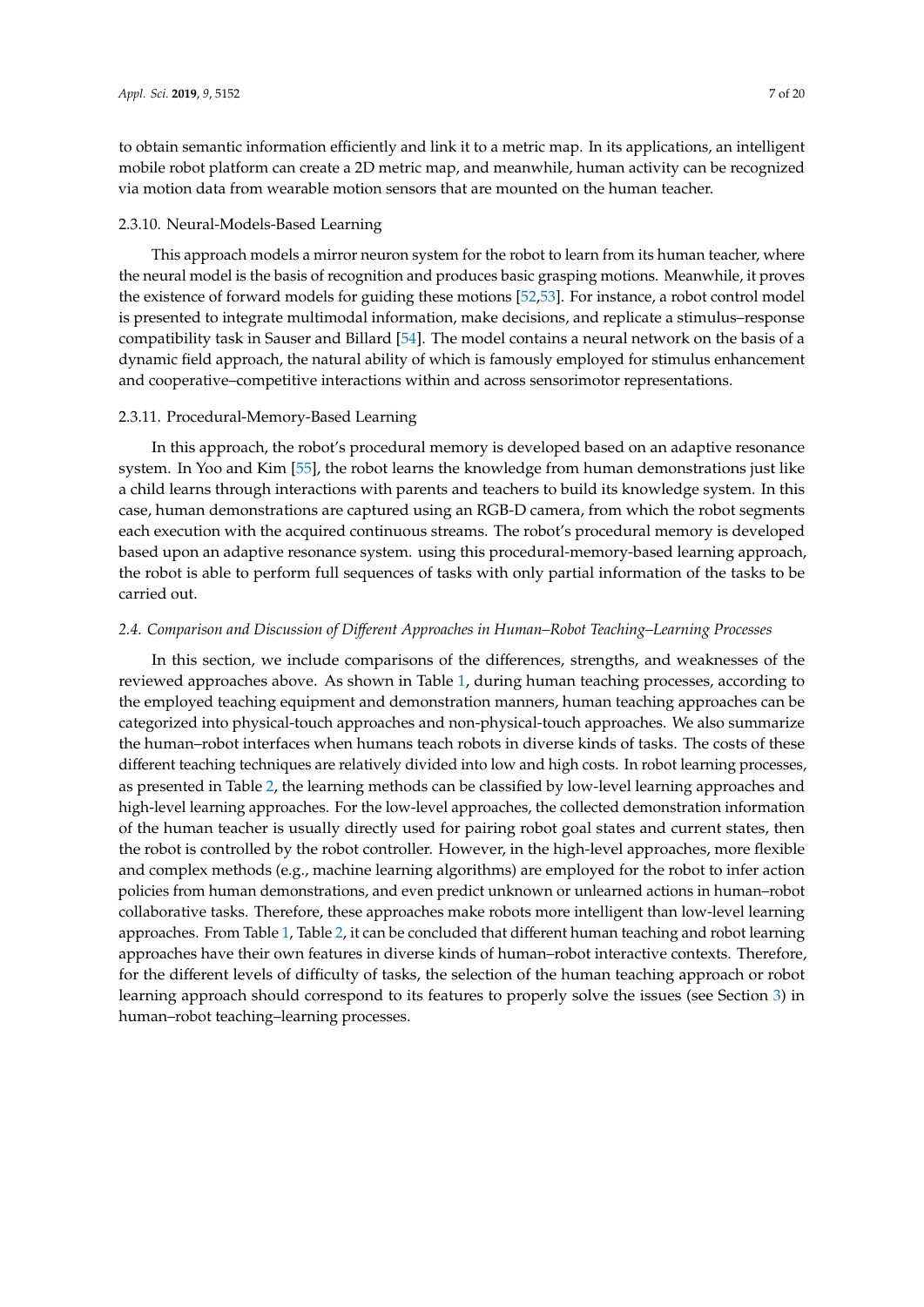<span id="page-7-0"></span>

| Approach                                             | Category           | Human-Robot Interface                   | Cost | <b>Features</b>                                                                                                   |
|------------------------------------------------------|--------------------|-----------------------------------------|------|-------------------------------------------------------------------------------------------------------------------|
| Kinesthetic-Based Teaching                           | Physical touch     | Robot links and force<br>sensors        | Low  | Cost-competitive<br>$\bullet$<br>Intuitive operation<br>Significant human efforts required<br>$\bullet$           |
| Joystick-Based Teaching                              | Physical touch     | Joystick                                | Low  | Cost-competitive<br>$\bullet$<br>Intuitive operation<br>Not suitable for high degree of freedoms<br>robot systems |
| <b>Immersive Teleoperation</b><br>Scenarios Teaching | Physical touch     | Robot force sensors and end<br>effector | Low  | No external devices required<br>$\bullet$<br>Precise robot control<br>Professional expertise required<br>٠        |
| Wearable Sensor-Based<br>Teaching                    | Physical touch     | Force-sensing glove and VR<br>glove     | High | Intuitive operation<br>$\bullet$<br>No professional expertise required<br>٠<br>High cost<br>$\bullet$             |
| Natural Language-Based<br>Teaching                   | Non-physical touch | Natural language                        | Low  | Cost-competitive<br>$\bullet$<br>Constrained by speech recognition technology                                     |
| Vision-Based Teaching                                | Non-physical touch | Vision sensors/systems                  | High | No professional expertise required<br>$\bullet$<br>Intuitive operation<br>Easy to be influenced by environment    |

# **Table 1.** Comparisons of different human teaching approaches.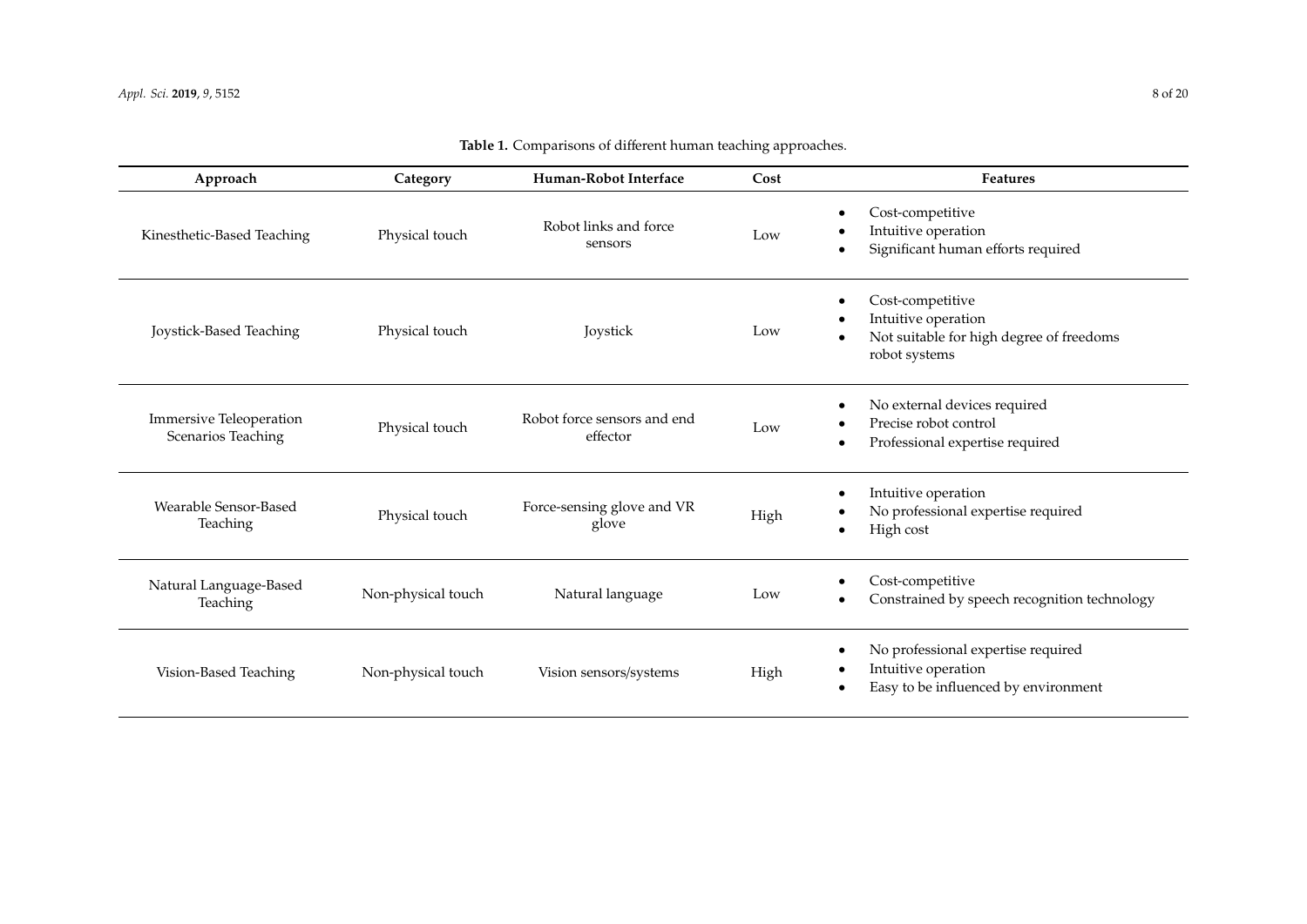<span id="page-8-0"></span>

| Approach                                         | Category            | Algorithm                                               | Features                                                                                                                                         |
|--------------------------------------------------|---------------------|---------------------------------------------------------|--------------------------------------------------------------------------------------------------------------------------------------------------|
| Kinesthetic-Based Learning                       | Low-level learning  | Task space control                                      | Non-complex computation<br>Not suitable for complex tasks                                                                                        |
| One-Shot Learning                                | Low-level learning  | Pairwise mapping                                        | Intuitive logics and non-complex computation<br>Perform tasks in sub-motion and one single instance for each learning                            |
| Multi Shot Learning                              | Low-level learning  | Iterative kinesthetic motion<br>refinement              | Perform tasks in a batch<br>Not suitable for large-scale tasks                                                                                   |
| Vision-Based Learning                            | High-level learning | Symbolic encoding, Structural<br>support vector machine | Intuitive representation for tasks<br>Not suitable for tasks with a complex background                                                           |
| Reinforcement Learning-Based Approach            | High-level learning | Reinforcement learning<br>algorithm                     | Increases behavior and maximizes performance for the robot<br>Risk of overload of states may decrease the results                                |
| Inverse Reinforcement Learning-Based<br>Approach | High-level learning | Inverse reinforcement<br>learning algorithm             | Learning rewards instead of learning policy to adapt dynamic environment<br>Need to repeatedly solve the Markov Decision Process in the learning |
| Skill Trees Construction-Based Approach          | High-level learning | Skill trees algorithm                                   | Can segment multiple demonstrations and merge them into on<br>High computational complexity for complex tasks                                    |
| Syntactics-Based Approach                        | High-level learning | Probabilistic activity<br>grammars                      | Learn from a small number of samples for complicated tasks<br>Tasks are constrained by specific structures                                       |
| Semantic Networks-Based Learning                 | High-level learning | Semantic hierarchy algorithm                            | Intuitive knowledge representation for tasks<br>Not suitable for large-scale tasks                                                               |
| Neural Models-Based Learning                     | High-level learning | Mirror neuron model                                     | Not only produce robot basic motions, but also guide these motions<br>High computational complexity for complex tasks                            |
| Procedural Memory-Based Learning                 | High-level learning | Adaptive resonance model                                | Perform full sequences of tasks with only partial task information<br>High computational complexity for complex tasks                            |

# **Table 2.** Comparisons of different robot learning approaches.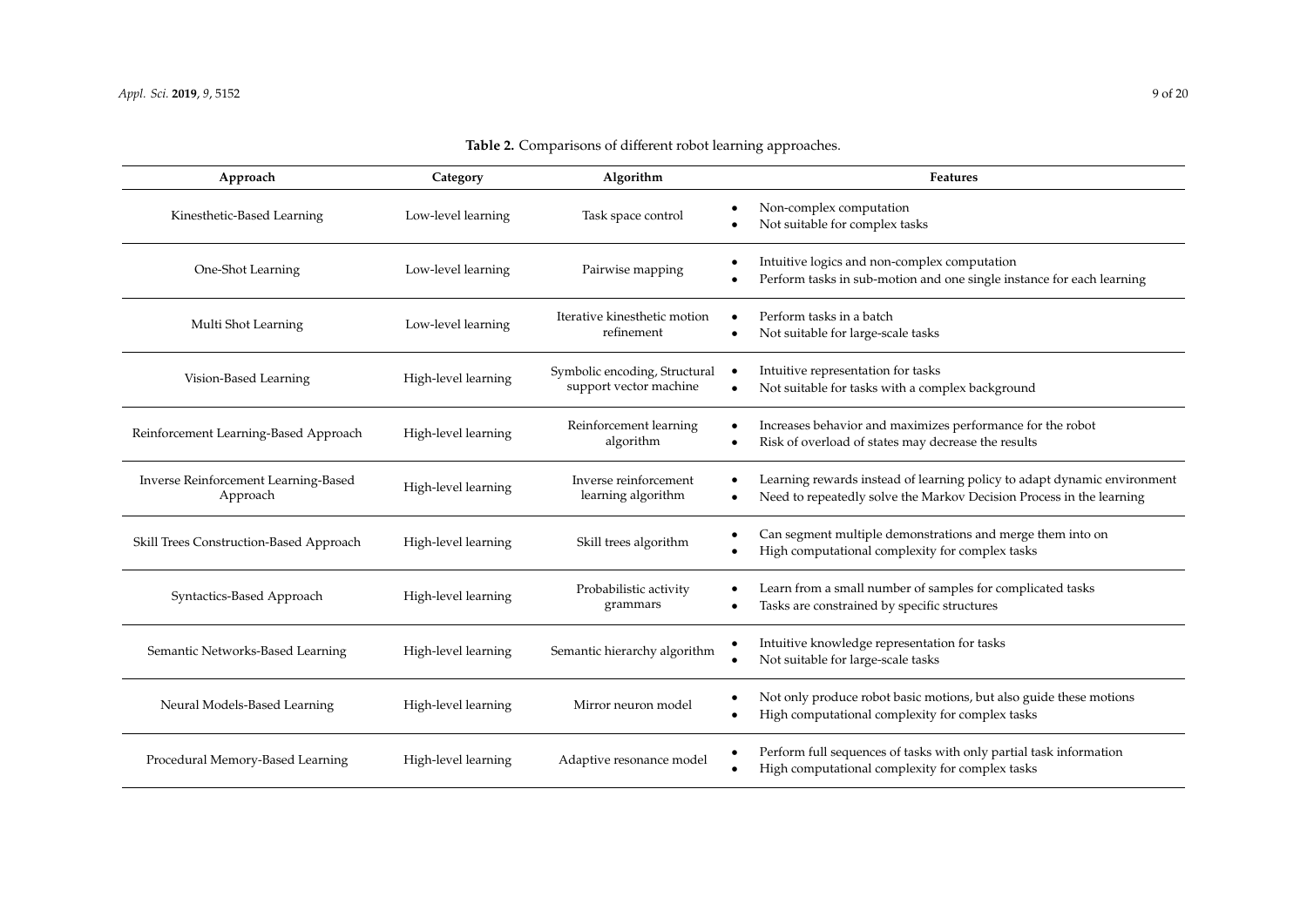### <span id="page-9-0"></span>**3. Several Issues in Human–Robot Teaching–Learning Processes**

In the human–robot teaching–learning process, there are several issues that should be paid attention to and addressed. These issues include extraction, real-time, correspondence, execution, and safety issues. Each issue is discussed in the following.

### *3.1. Extraction*

Extraction refers to whether the human teacher's behavior states or actions are absolutely and correctly extracted into the dataset that will be used by the learning approaches to teach robots. For instance, in the vision-based teaching–learning systems, a teacher displays his hand in the camera's view, so the dataset should record his palm and five figures, rather than three figures or no palm.

# *3.2. Real-Time*

Real-time issues exist in most electrical device signal processing. In the robot system, we should ensure that the demonstration acquiring, information record, and execution embodiment are synchronous at per state and action level, or ensure that the time delay is within the margin of error. For example, when the teacher completes the entire screw pick–transport–place movements in a human–robot co-assembly task, the robot should not just start the picking action.

### *3.3. Correspondence*

The issue of correspondence is very important in human–robot interaction, where it refers to the identification of a mapping between the human teacher and the robot learner that allows for the transfer of information in the human–robot team [\[9\]](#page-13-8). In a short and vivid statement, it concerns: "whether the robot could identify the information transferred by its human teacher." Correspondence contains two sub-issues: the perceptual equivalence and the physical equivalence. In the perceptual equivalence, for the same scene in human–robot interaction, it may present differently because of the differences between human and robot sensory capabilities. For example, the robot can utilize depth cameras to observe human hands, while the human may recognize them from light. In the physical equivalence, the human and the robot may take a different action to complete the same physical effect because of the differences between human and robot embodiments [\[16\]](#page-14-3).

# *3.4. Execution*

This issue refers to whether robot should physically execute the human teacher's behaviors completely and accurately. After a movement from a human teacher is acquired, recorded, and embodied, the robot could accept and transfer it to its effector and actuator to reproduce the same action.

# *3.5. Safety*

Safety should always be kept in mind. The issue of safety includes two aspects: one is that the robot must be friendly to his teacher and must not inflict injury on or bring potential danger to the human demonstrator, and the other point is that the robot must have security for its tasks and will not damage other machines or products around its workspace. Thereby, safety measures, including interlock chains or emergency stop strategies, must be considered when designing the robot and its teaching–learning mechanism.

### <span id="page-9-1"></span>**4. What A**ff**ects Human Comfort in Human–Robot Interaction?**

The general factors that affect human comfort in human–robot interaction have been primarily studied from different perspectives. These factors mainly include the robot response speed, the robot movement trajectory, the human–robot proximity, the robot object-manipulating fluency, human coding efforts, the robot sociability, and factors outside human–robot teams. Each corresponding factor is discussed below.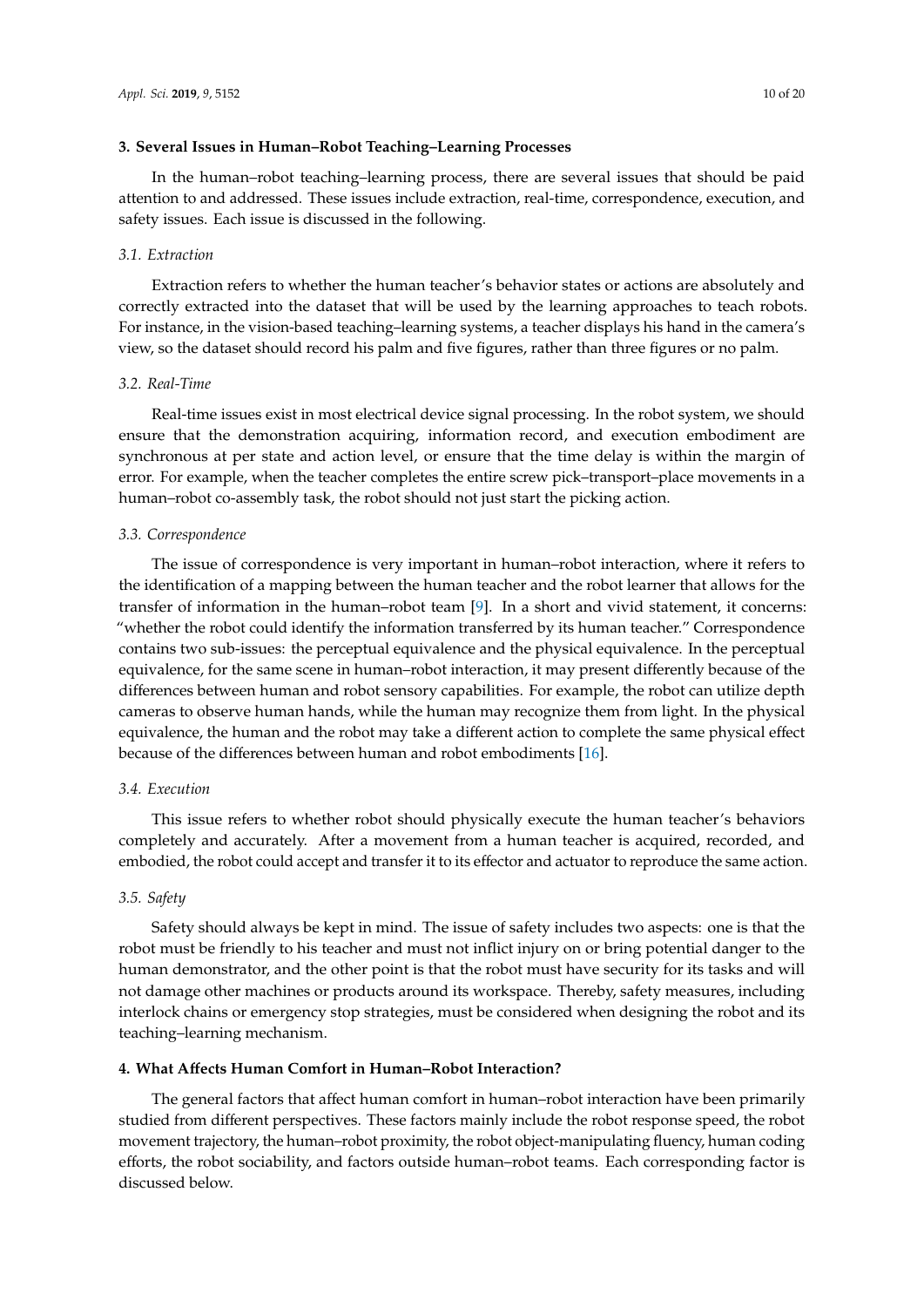#### *4.1. Robot Response Speed*  $T_{\text{t}}$  response usually has a direct influence on  $\mu$

The speed of the robot response usually has a direct influence on human feelings in human–robot interaction. In Dautenhahn [56], the researchers conducted a study to investigate how a robot should best approach and place itself relative to a seated human subject by trying different approach directions and speeds. They discuss the results of the user studies in the context of developing a path-planning system for a mobile robot. Considering the robot speed as one of factors that may have an impact on human comfort in human–robot collaboration, Mitsunaga et al. developed an adaptation mechanism based on reinforcement learning to read subconscious body signals from humans and utilize this information to adjust robot actions [57]. In order to provide safe and socially acceptable robot paths for humans to make them comfortable in human–robot collaboration, Sisbot et al. designed a human-aware motion planner for the robot to adapt its speed by inferring human accessibility and preferences [\[58\]](#page-16-2).

# *4.2. Robot Movement Trajectory 4.2. Robot Movement Trajectory*

As shown in Figure 2, in a human–robot co-assembly task, the robot starts from point A, picks As shown in Figure [2,](#page-10-0) in a human–robot co-assembly task, the robot starts from point A, picks the part at point B, and deliveries the part to its human partner at point C. However, different robot the part at point B, and deliveries the part to its human partner at point C. However, different robot movement trajectories (one is close to the human and the other is far away from human) may induce movement trajectories (one is close to the human and the other is far away from human) may induce different psychological feelings in the human. For instance, through the comparisons of functional different psychological feelings in the human. For instance, through the comparisons of functional motion, legible motion, and predictable motion, Dragan et al. investigate the positive and negative motion, legible motion, and predictable motion, Dragan et al. investigate the positive and negative impacts of different planning motions on human comfort and the success of physical human–robot impacts of different planning motions on human comfort and the success of physical human–robot collaboration [\[59\]](#page-16-3). collaboration [59].

<span id="page-10-0"></span>

**Figure 2.** The robot performs hand-over tasks through different movement trajectories. **Figure 2.** The robot performs hand-over tasks through different movement trajectories.

# *4.3. Human–Robot Proximity 4.3. Human–Robot Proximity*

Human–robot proximity is the distance between the robot and its human partner in their Human–robot proximity is the distance between the robot and its human partner in their collaboration. Mumm explores whether the human–human proxemics models can also explain how collaboration. Mumm explores whether the human–human proxemics models can also explain how people physically and psychologically distanced themselves from robots. By conducting a controlled people physically and psychologically distanced themselves from robots. By conducting a controlled laboratory experiment in human–robot interaction, they conclude that humans who like/dislike the laboratory experiment in human–robot interaction, they conclude that humans who like/dislike the robot show different behaviors in physical and psychological distancing [\[60\]](#page-16-4). Walters et al. investigate human–robot and robot–human approach distances by testing two hypotheses. One is that approach distances preferred by humans in human–robot interaction will be comparable to those preferred in human–human interaction. The other is that common personality factors can be employed to predict humans' likely approach distance preferences. They confirm these two hypotheses via human–robot interactive experiments in a conference room [\[61\]](#page-16-5). Takayama et al. explore issues regarding human personal space around robots by testing several research hypotheses in a controlled experiment. They discuss the factors that influence human–robot proximity and human comfort in human-approaching-robot and robot-approaching-human contexts [\[62\]](#page-16-6). In human–robot collaborative tasks, Stark et al. conducted a study to evaluate how comfort changes when the robot reaches into the human's personal space at different distances and urgency levels [\[63\]](#page-16-7).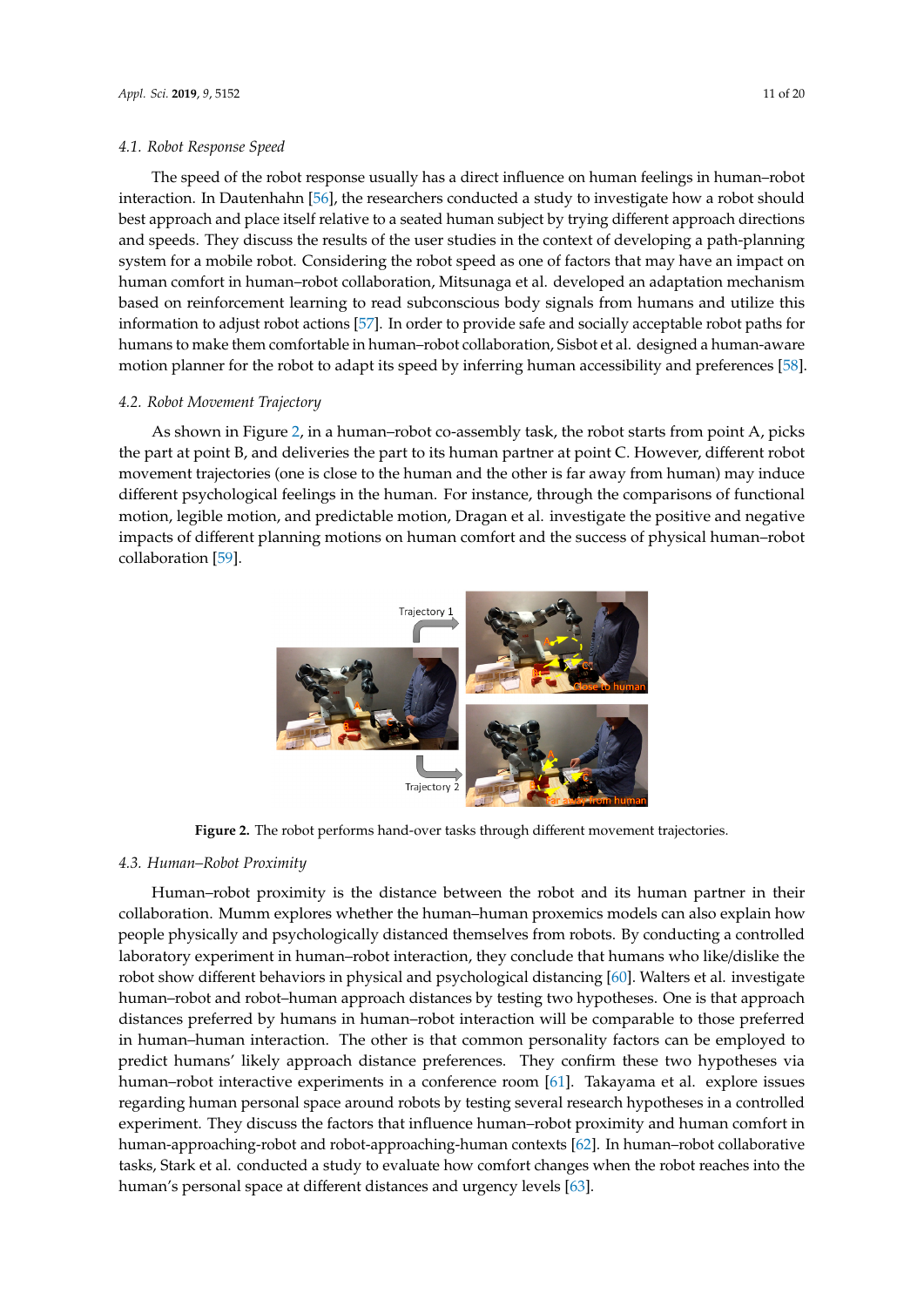### *4.4. Robot Object-Manipulating Fluency*

Human–robot collaborative fluency can be regarded as a high level of coordination that gives rise to a well-synchronized meshing of the actions of humans and robots. The fluency in human–robot collaboration is also considered to be a quality factor that can be positively assessed and recognized when compared to a non-fluent scenario, which has an impact on task efficiency and human comfort [\[64\]](#page-16-8). Lasota et al. conducted an experiment in which the participants worked with an adaptive robot incorporating human-aware motion planning to perform a collaborative task. They evaluated the human–robot team fluency via a set of quantitative metrics, and further analyzed human satisfaction and comfort in human–robot collaboration [\[65\]](#page-16-9). Through the spatial (formed by distinct hand-over poses) and temporal contrast (formed by unambiguous transitions to the hand-over pose), Cakmak and colleagues improved the human–robot collaborative fluency that makes humans feel comfortable in human–robot teams [\[66\]](#page-16-10).

### *4.5. Human Coding E*ff*orts*

Most robots are traditionally programmed using offline devices, such as a teaching pendant, which is tedious and time-consuming and makes the human expert feel uncomfortable in some situations. Therefore, novel and more effective approaches need to be developed for humans to interact and program robots easier and more intuitively. Neto et al. developed a CAD-based approach allowing the users to program robots with basic CAD skills to generate robot programs without inputting too much human coding effort comparing to the robot teaching pendant [\[15\]](#page-14-2). In order to facilitate human–robot collaborative tasks, Wang et al. proposed a teaching–learning collaboration model where the robot learned from human assembly demonstrations and actively collaborated with the human in collaborative tasks through a natural language, which can largely improve human–robot efficiency and human comfort [\[7\]](#page-13-6).

#### *4.6. Robot Sociability*

Robot sociability has also been identified as a factor influencing human–robot interaction [\[61\]](#page-16-5), where robots are regarded as "social entities" to interact with humans socially while they work together. From the social science perspective, the amount of robot smiling, eye contact, and the appearance of robots usually result in different feelings, including happiness, sadness, fatigue, nervousness, and worry, of human partners about the robots [\[67\]](#page-16-11).

### *4.7. Factors Outside Human–Robot Teams*

The factors outside the teamwork, including task types, working surroundings, and mission contexts [\[68\]](#page-16-12), have also been investigated in human–robot collaboration [\[69\]](#page-16-13). These external factors generally affect the development and implementation of a human–robot team to accomplish the collaborative task successfully and ergonomically.

# <span id="page-11-0"></span>**5. How to Improve Human Comfort in Human–Robot Interaction?**

#### *5.1. Human Comfort Measurement*

Before getting familiar with how to improve human acceptance of robots, it is necessary to know how to measure human comfort. For human comfort measurement, there are two main widely used approaches: the self-evaluation approach and the physiological approach.

### 5.1.1. Self-Evaluation Approach

For the self-evaluation approach, many studies have been conducted to measure human comfort in various situations [\[70](#page-16-14)[,71\]](#page-16-15) using different kinds of questionnaires [\[72](#page-16-16)[–74\]](#page-16-17). Several typical designs, such as human self-reports [\[75\]](#page-16-18), frequency of human interventions [\[76\]](#page-16-19), self-assessment manikin [\[77\]](#page-17-0), and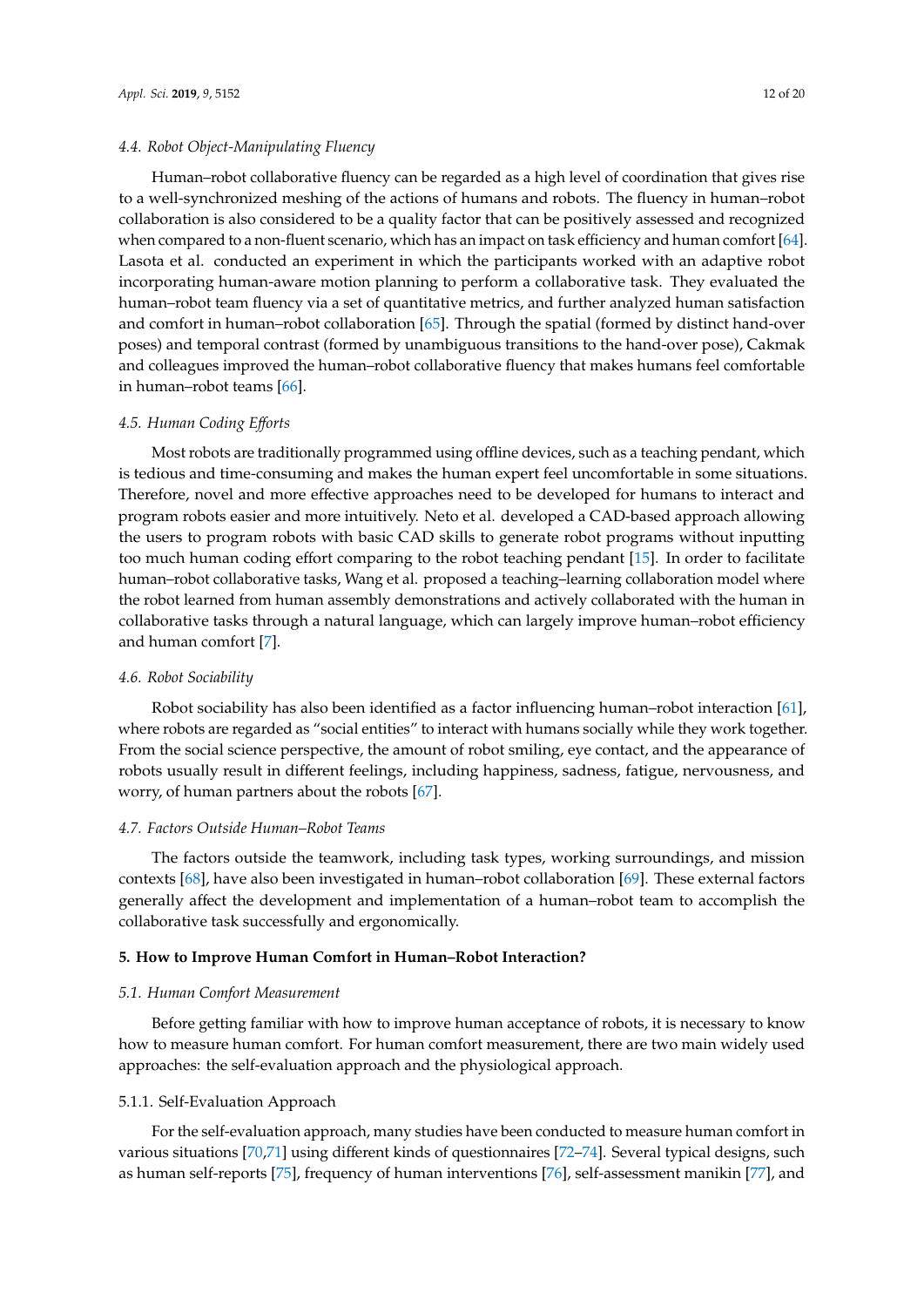compliance with robot suggestions [\[68\]](#page-16-12), have been utilized for assessing comfort in human–machine interactions. Some other approaches enable humans to rate their comfort levels using a Likert scale [\[78\]](#page-17-1) in real time during user studies. In these approaches, online devices, such as smartphones with designed applications (APPs) [\[79–](#page-17-2)[81\]](#page-17-3), are adopted where the participants can change their comfort levels by either intuitively sliding comfort bars or speaking.

# 5.1.2. Physiological Approach

For the physiological approaches, many studies have shown that various physiological signals can be used to recognize the internal states of human subjects, such as emotions and feelings. In human–robot interaction contexts, it has been found that some affective states of humans, such as excitement, fatigue, engagement, and distractions (and likely comfort as well) [\[82](#page-17-4)[,83\]](#page-17-5), are correlated to their physiological signals including those measured using electrodermal activity (EDA), photoplethysmography (PPG), skin temperature (ST), eye tracking (ET), and electroencephalography (EEG). EDA, also known as galvanic skin response, is the measurement of conductance or resistance across the surface of one's skin, which continuously varies as one responds to various stimuli [\[84\]](#page-17-6). PPG is a measurement of the changes in light absorption of the skin, which is measured using a pulse oximeter; it is a periodic signal that measures cardio performance and can be used to evaluate a participant's level of arousal [\[85\]](#page-17-7). ST is measured with a temperature sensor and has been used to measure stress [\[86\]](#page-17-8). ET measures eye motion relative to the participant's head in addition to pupil diameter via eye-tracking glasses. Studies have shown that pupil diameter is strongly related with the emotional arousal and autonomic activation [\[87\]](#page-17-9). EEG is a measure of the brain's electrical activity and can be used to evaluate stress, excitement, focus, interest, relaxation, and engagement of the human in human–robot interaction [\[88\]](#page-17-10).

### *5.2. Measures to Improve Human Acceptance of Robots*

User acceptance of a robot has a direct impact on the quality of shared tasks when a robot works with its human partner. Many studies have been performed on the improvement of user acceptance in human–robot interaction [\[89–](#page-17-11)[91\]](#page-17-12). Generally, improving the robot performance can result in a positive impact on user acceptance, where the proposed solutions in the previous studies include developing the robot with a friendly and intuitively human–robot interface [\[92](#page-17-13)[–94\]](#page-17-14), designing different kinds of robots for diverse age groups [\[95](#page-17-15)[,96\]](#page-17-16), improving the robot response to human needs [\[97,](#page-17-17)[98\]](#page-18-0), etc. Additionally, user acceptance will be improved if a high collaboration efficiency exists in the human–robot team. Several measures have been taken such as reducing human idle time [\[99](#page-18-1)[,100\]](#page-18-2) and facilitating human–robot collaboration fluency [\[101](#page-18-3)[–103\]](#page-18-4). Making the robot easy to use can also improve user acceptance of the robot; for example, programing robots using human demonstrations to assist humans to accomplish collaborative tasks [\[7](#page-13-6)[,19](#page-14-6)[,39\]](#page-15-4). Moreover, the idea of human acceptance of new things, especially new robots, should also be improved. There are several methods that can be employed, such as professional user training [\[104](#page-18-5)[–106\]](#page-18-6) and popularizing robots with the public [\[107–](#page-18-7)[109\]](#page-18-8).

### *5.3. Measures to Improve Human Comfort*

Several studies have been conducted on improving human comfort in human–robot interaction. In general, accommodating the robot actions to different individuals by considering their working preferences can improve human comfort. The proposed approaches include adjusting human–robot proximity in human personal space [\[65,](#page-16-9)[110\]](#page-18-9), designing multiple robot motion trajectories [\[59,](#page-16-3)[111\]](#page-18-10), controlling the robot with diverse velocities [\[58,](#page-16-2)[112](#page-18-11)[,113\]](#page-18-12), and planning the robot with different manipulation orientations [\[114\]](#page-18-13). In addition, a fluent interaction [\[64\]](#page-16-8) between the human and the robot can also improve human comfort. Some typical solutions have been developed, such as human intention anticipation for robot action selection [\[10,](#page-13-9)[103](#page-18-4)[,115\]](#page-18-14), human-inspired plan execution system [\[99\]](#page-18-1), and perceptual symbol practice [\[116\]](#page-18-15). Moreover, from the perspective of robot sociability, developing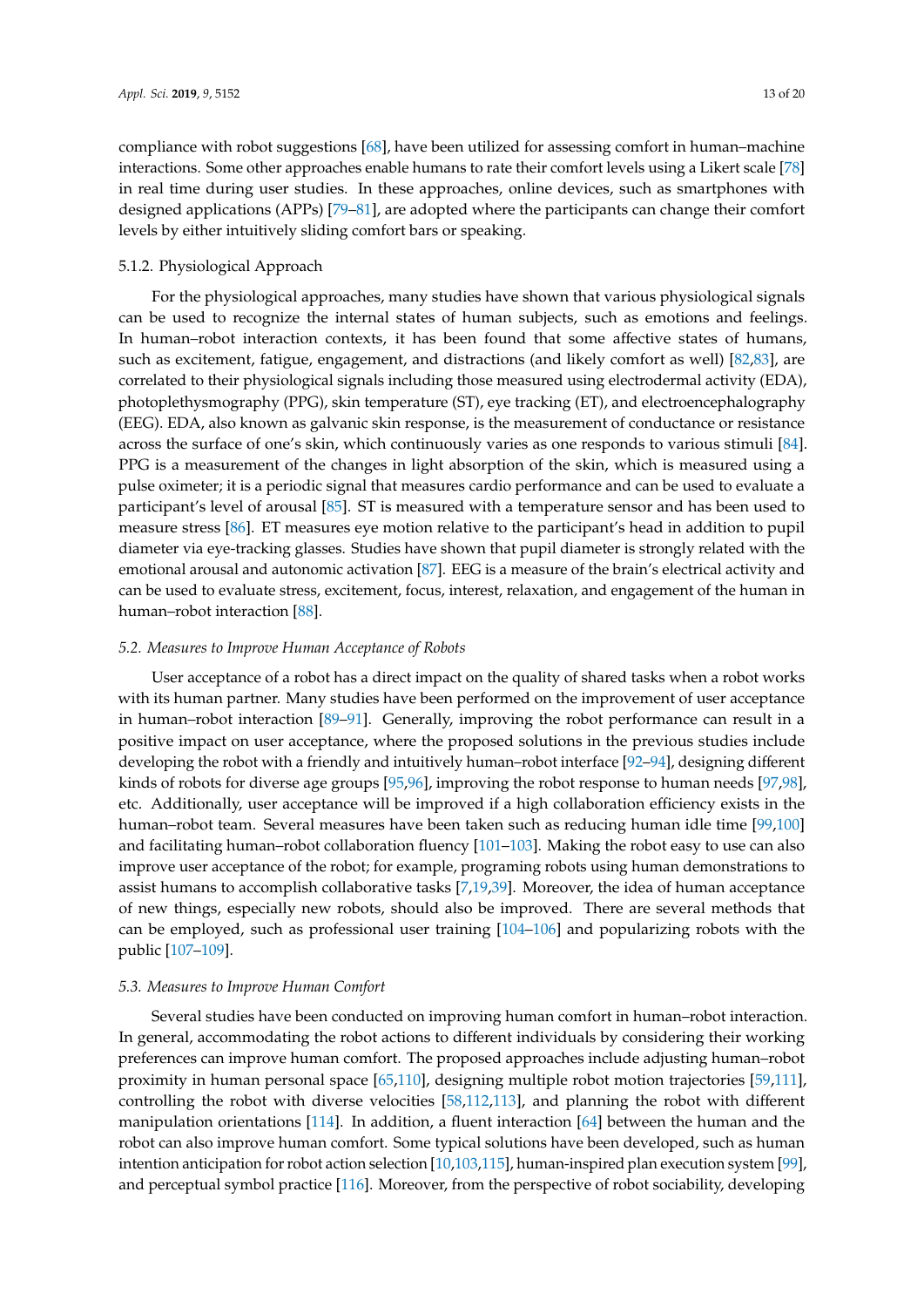friendly appearances for robots in human–robot interaction, especially for assistive robots in home settings [\[117](#page-19-0)[–120\]](#page-19-1) and entertainment robots in public places [\[92,](#page-17-13)[121–](#page-19-2)[123\]](#page-19-3), play a significant role in improving human comfort.

# <span id="page-13-12"></span>**6. Conclusions**

In this review paper, we have presented and discussed two significant topics in human–robot interaction: learning and comfort. The collaboration quality between the human and the robot has been improved largely by taking advantage of robots learning from demonstrations. Human teaching and robot learning approaches with their corresponding applications have been investigated in this work. We have presented and discussed several important issues that need to be paid attention to and addressed in the human–robot teaching–learning process. After that, the factors that may affect human comfort in human–robot interaction have been described and discussed. We have also presented and discussed the measures to improve human acceptance of robots and human comfort in human–robot interaction.

**Author Contributions:** Organizing, W.W. and Y.J.; writing, W.W., R.L., Y.C., and Y.J.; review and editing, W.W. and Y.J.; supervision, Y.J.

**Funding:** This work was supported by the National Science Foundation under grant IIS-1845779.

**Conflicts of Interest:** The authors declare no conflict of interest.

# **References**

- <span id="page-13-0"></span>1. Thoben, K.-D.; Wiesner, S.; Wuest, T. "Industrie 4.0" and smart manufacturing—A review of research issues and application examples. *Int. J. Autom. Technol.* **2017**, *11*, 4–16. [\[CrossRef\]](http://dx.doi.org/10.20965/ijat.2017.p0004)
- <span id="page-13-1"></span>2. Wannasuphoprasit, W.; Akella, P.; Peshkin, M.; Colgate, J.E. Cobots: A novel material handling technology. In Proceedings of the 1998 ASME International Mechanical Engineering Congress and Exposition, Anaheim, CA, USA, 15–20 November 1998.
- <span id="page-13-2"></span>3. Krüger, J.; Lien, T.K.; Verl, A. Cooperation of human and machines in assembly lines. *Cirp Ann. Manuf. Technol.* **2009**, *58*, 628–646.
- <span id="page-13-3"></span>4. Wang, W.; Chen, Y.; Diekel, Z.M.; Jia, Y. Cost functions based dynamic optimization for robot action planning. In Proceedings of the 2018 ACM/IEEE International Conference on Human-Robot Interaction, Chicago, IL, USA, 5–8 March 2018; pp. 277–278.
- <span id="page-13-4"></span>5. Léger, J.; Angeles, J. Off-line programming of six-axis robots for optimum five-dimensional tasks. *Mech. Mach. Theory* **2016**, *100*, 155–169. [\[CrossRef\]](http://dx.doi.org/10.1016/j.mechmachtheory.2016.01.015)
- <span id="page-13-5"></span>6. Billard, A.; Calinon, S.; Dillmann, R.; Schaal, S. Robot programming by demonstration. In *Springer Handbook of Robotics*; Springer: Berlin, Germany, 2008; pp. 1371–1394.
- <span id="page-13-6"></span>7. Wang, W.; Li, R.; Chen, Y.; Diekel, Z.; Jia, Y. Facilitating human-robot collaborative tasks by teaching-learning-collaboration from human demonstrations. *IEEE Trans. Autom. Sci. Eng.* **2018**, *16*, 640–653. [\[CrossRef\]](http://dx.doi.org/10.1109/TASE.2018.2840345)
- <span id="page-13-7"></span>8. Argall, B.D.; Chernova, S.; Veloso, M.; Browning, B. A survey of robot learning from demonstration. *Robot. Auton. Syst.* **2009**, *57*, 469–483. [\[CrossRef\]](http://dx.doi.org/10.1016/j.robot.2008.10.024)
- <span id="page-13-8"></span>9. Wang, W.; Li, R.; Diekel, Z.; Jia, Y. Controlling object hand-over in human-robot collaboration via natural wearable sensing. *IEEE Trans. Hum. Mach. Syst.* **2019**, *49*, 59–71. [\[CrossRef\]](http://dx.doi.org/10.1109/THMS.2018.2883176)
- <span id="page-13-9"></span>10. Park, C.; Ondřej, J.; Gilbert, M.; Freeman, K.; Sullivan, C.O. Hi robot: Human intention-aware robot planning for safe and efficient navigation in crowds. In Proceedings of the 2016 IEEE/RSJ International Conference on Intelligent Robots and Systems (IROS), Daejeon, Korea, 9–14 October 2016; pp. 3320–3326.
- <span id="page-13-10"></span>11. Wang, W.; Li, R.; Chen, Y.; Jia, Y. Human intention prediction in human-robot collaborative tasks. In Proceedings of the 2018 ACM/IEEE International Conference on Human-Robot Interaction, Chicago, IL, USA, 5–8 March 2018; pp. 279–280.
- <span id="page-13-11"></span>12. Wang, W.; Liu, N.; Li, R.; Chen, Y.; Jia, Y. Hucom: A model for human comfort estimation in human-robot collaboration. In Proceedings of the 2018 Dynamic Systems and Control (DSC) Conference, Atlanta, GA, USA, 30 September–3 October 2018.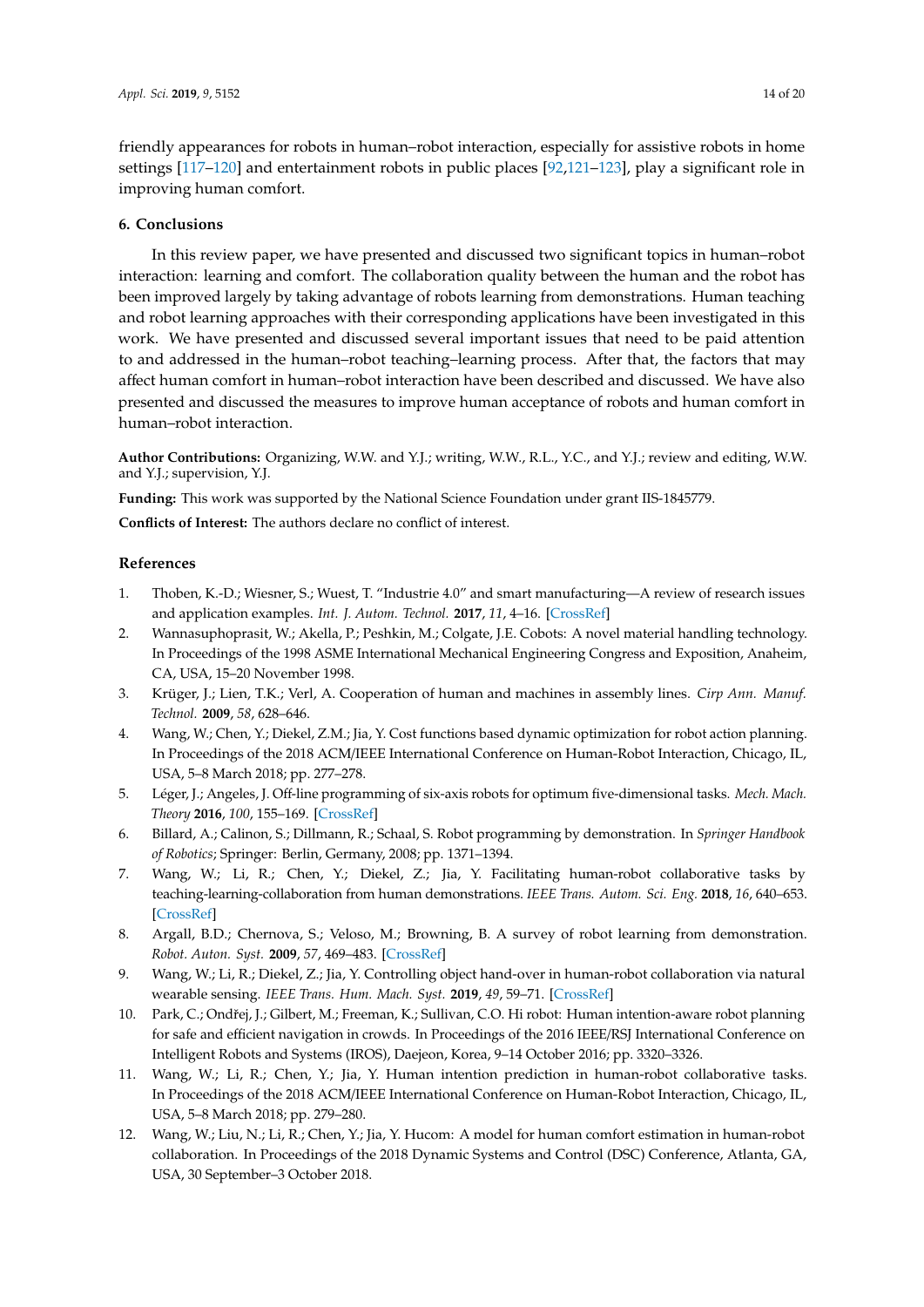- <span id="page-14-0"></span>13. Mead, R.; Matarić, M.J. Proxemics and performance: Subjective human evaluations of autonomous sociable robot distance and social signal understanding. In Proceedings of the 2015 IEEE/RSJ International Conference on Intelligent Robots and Systems (IROS), Hamburg, Germany, 28 September–3 October 2015; pp. 5984–5991.
- <span id="page-14-1"></span>14. Gruver, W.A.; Soroka, B.I.; Craig, J.J.; Turner, T.L. Industrial robot programming languages: A comparative evaluation. *Ieee Trans. Syst. Man Cybern.* **1984**, *SMC-14*, 565–570. [\[CrossRef\]](http://dx.doi.org/10.1109/TSMC.1984.6313327)
- <span id="page-14-2"></span>15. Neto, P.; Pires, J.N.; Moreira, A.P. Cad-based off-line robot programming. In Proceedings of the 2010 IEEE Conference on Robotics Automation and Mechatronics (RAM), Singapore, 28–30 June 2010; pp. 516–521.
- <span id="page-14-3"></span>16. Billard, A.; Grollman, D. Robot learning by demonstration. *Scholarpedia* **2013**, *8*, 3824–3837. [\[CrossRef\]](http://dx.doi.org/10.4249/scholarpedia.3824)
- <span id="page-14-4"></span>17. Skubic, M.; Volz, R.A. Acquiring robust, force-based assembly skills from human demonstration. *Ieee Trans. Robot. Autom.* **2000**, *16*, 772–781. [\[CrossRef\]](http://dx.doi.org/10.1109/70.897788)
- <span id="page-14-5"></span>18. Ferreira, M.; Costa, P.; Rocha, L.; Moreira, A.P. Stereo-based real-time 6-dof work tool tracking for robot programing by demonstration. *Int. J. Adv. Manuf. Technol.* **2014**, *85*, 1–13. [\[CrossRef\]](http://dx.doi.org/10.1007/s00170-014-6026-x)
- <span id="page-14-6"></span>19. Jia, Y.; She, L.; Cheng, Y.; Bao, J.; Chai, J.Y.; Xi, N. Program robots manufacturing tasks by natural language instructions. In Proceedings of the 2016 IEEE International Conference on Automation Science and Engineering (CASE), Fort Worth, TX, USA, 21–25 August 2016; pp. 633–638.
- <span id="page-14-7"></span>20. Billard, A.G.; Calinon, S.; Guenter, F. Discriminative and adaptive imitation in uni-manual and bi-manual tasks. *Robot. Auton. Syst.* **2006**, *54*, 370–384. [\[CrossRef\]](http://dx.doi.org/10.1016/j.robot.2006.01.007)
- <span id="page-14-8"></span>21. Nagata, F.; Watanabe, K.; Kiguchi, K.; Tsuda, K.; Kawaguchi, S.; Noda, Y.; Komino, M. Joystick teaching system for polishing robots using fuzzy compliance control. In Proceedings of the 2001 IEEE International Symposium on Computational Intelligence in Robotics and Automation, Banff, AB, Canada, 29 July–1 August 2001; pp. 362–367.
- <span id="page-14-9"></span>22. Katagami, D.; Yamada, S. Real robot learning with human teaching. In Proceedings of the 4th Japan-Australia Joint Workshop on Intelligent and Evolutionary Systems, Hayama, Japan, 31 October–2 November 2000; pp. 263–270.
- <span id="page-14-10"></span>23. Nose, H.; Kawabata, K.; Suzuki, Y. Method of Teaching a Robot. Google Patents 1991.
- <span id="page-14-11"></span>24. Calinon, S.; Evrard, P.; Gribovskaya, E.; Billard, A.; Kheddar, A. Learning collaborative manipulation tasks by demonstration using a haptic interface. In Proceedings of the 2009 International Conference on Advanced Robotics (ICAR 2009), Munich, Germany, 22–26 June 2009; pp. 1–6.
- <span id="page-14-12"></span>25. Peternel, L.; Babiˇc, J. Humanoid robot posture-control learning in real-time based on human sensorimotor learning ability. In Proceedings of the 2013 IEEE International Conference on Robotics and Automation (ICRA), Karlsruhe, Germany, 6–10 May 2013; pp. 5329–5334.
- <span id="page-14-13"></span>26. Wang, W.; Li, R.; Diekel, Z.M.; Jia, Y. Hands-free maneuvers of robotic vehicles via human intentions understanding using wearable sensing. *J. Robot.* **2018**, *2018*, 4546094. [\[CrossRef\]](http://dx.doi.org/10.1155/2018/4546094)
- <span id="page-14-14"></span>27. Javaid, M.; Žefran, M.; Yavolovsky, A. Using pressure sensors to identify manipulation actions during human physical interaction. In Proceedings of the 2015 24th IEEE International Symposium on Robot and Human Interactive Communication (RO-MAN), Kobe, Japan, 31 August–4 September 2015; pp. 670–675.
- <span id="page-14-15"></span>28. Aleotti, J.; Caselli, S. Grasp programming by demonstration in virtual reality with automatic environment reconstruction. *Virtual Real.* **2012**, *16*, 87–104. [\[CrossRef\]](http://dx.doi.org/10.1007/s10055-010-0172-8)
- <span id="page-14-16"></span>29. Calinon, S.; Billard, A. Incremental learning of gestures by imitation in a humanoid robot. In Proceedings of the ACM/IEEE International Conference on Human-Robot Interaction, Washington, DC, USA, 9–11 March 2007; pp. 255–262.
- <span id="page-14-17"></span>30. Lauria, S.; Bugmann, G.; Kyriacou, T.; Klein, E. Mobile robot programming using natural language. *Robot. Auton. Syst.* **2002**, *38*, 171–181. [\[CrossRef\]](http://dx.doi.org/10.1016/S0921-8890(02)00166-5)
- <span id="page-14-18"></span>31. She, L.; Cheng, Y.; Chai, J.Y.; Jia, Y.; Yang, S.; Xi, N. Teaching robots new actions through natural language instructions. In Proceedings of the 23rd IEEE International Symposium on Robot and Human Interactive Communication, Edinburgh, UK, 25–29 August 2014; pp. 868–873.
- <span id="page-14-19"></span>32. Misra, D.K.; Sung, J.; Lee, K.; Saxena, A. Tell me dave: Context-sensitive grounding of natural language to manipulation instructions. *Int. J. Robot. Res.* **2015**, 0278364915602060. [\[CrossRef\]](http://dx.doi.org/10.1177/0278364915602060)
- <span id="page-14-20"></span>33. Bodenhagen, L.; Fugl, A.R.; Jordt, A.; Willatzen, M.; Andersen, K.A.; Olsen, M.M.; Koch, R.; Petersen, H.G.; Krüger, N. An adaptable robot vision system performing manipulation actions with flexible objects. *IEEE Trans. Autom. Sci. Eng.* **2014**, *11*, 749–765. [\[CrossRef\]](http://dx.doi.org/10.1109/TASE.2014.2320157)
- <span id="page-14-21"></span>34. Kormushev, P.; Calinon, S.; Caldwell, D.G. Imitation learning of positional and force skills demonstrated via kinesthetic teaching and haptic input. *Adv. Robot.* **2011**, *25*, 581–603. [\[CrossRef\]](http://dx.doi.org/10.1163/016918611X558261)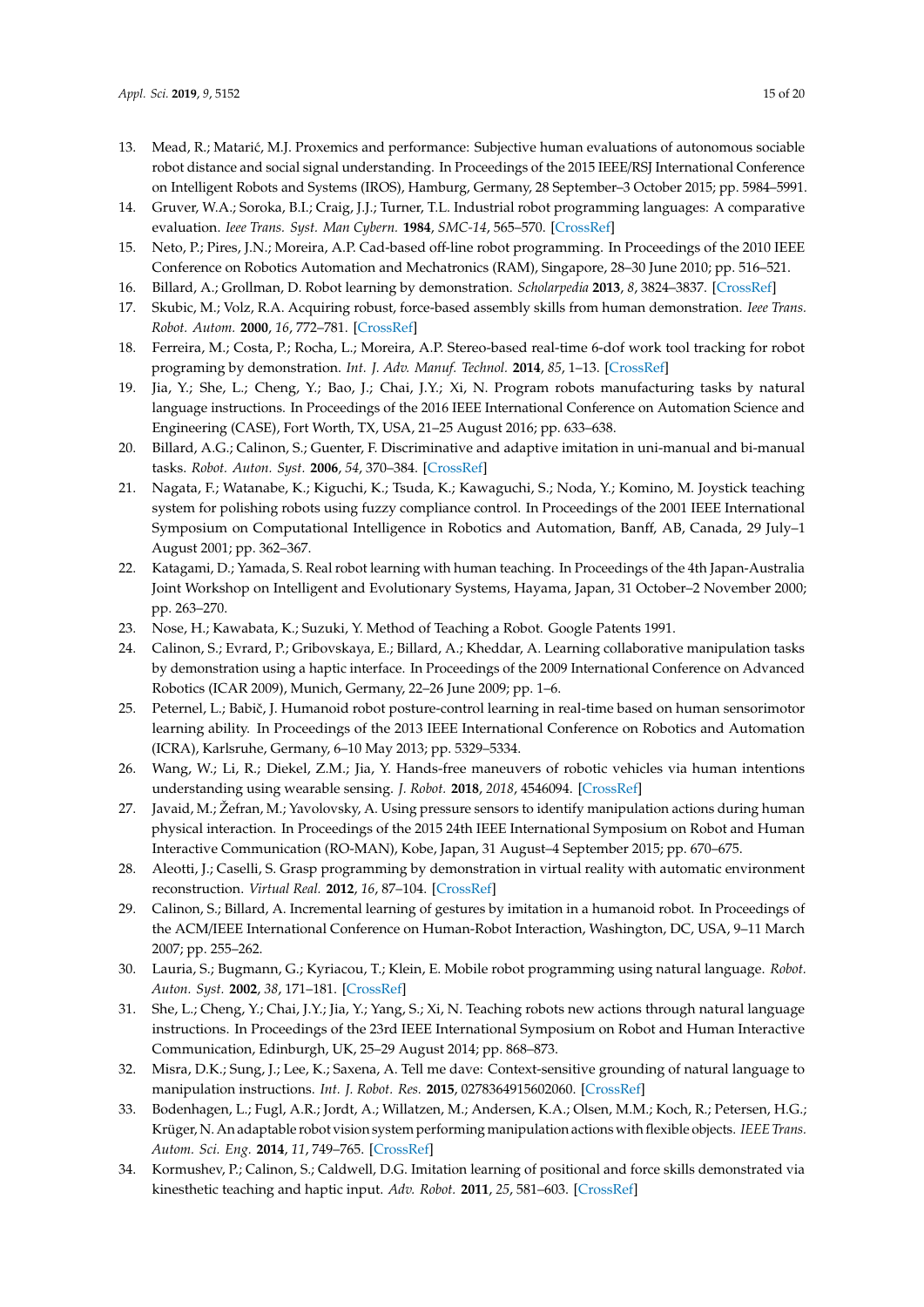- <span id="page-15-0"></span>35. Manschitz, S.; Kober, J.; Gienger, M.; Peters, J. Learning movement primitive attractor goals and sequential skills from kinesthetic demonstrations. *Robot. Auton. Syst.* **2015**, *74*, 97–107. [\[CrossRef\]](http://dx.doi.org/10.1016/j.robot.2015.07.005)
- <span id="page-15-1"></span>36. Wu, Y.; Demiris, Y. Towards one shot learning by imitation for humanoid robots. In Proceedings of the 2010 IEEE International Conference on Robotics and Automation (ICRA), Anchorage, Alaska, 3–8 May 2010; pp. 2889–2894.
- <span id="page-15-2"></span>37. Lee, D.; Ott, C. Incremental kinesthetic teaching of motion primitives using the motion refinement tube. *Auton. Robot.* **2011**, *31*, 115–131. [\[CrossRef\]](http://dx.doi.org/10.1007/s10514-011-9234-3)
- <span id="page-15-3"></span>38. Das, N.; Prakash, R.; Behera, L. Learning object manipulation from demonstration through vision for the 7-dof barrett wam. In Proceedings of the 2016 IEEE First International Conference on Control, Measurement and Instrumentation (CMI), Kolkata, India, 8–10 January 2016; pp. 391–396.
- <span id="page-15-4"></span>39. Koppula, H.S.; Gupta, R.; Saxena, A. Learning human activities and object affordances from rgb-d videos. *Int. J. Robot. Res.* **2013**, *32*, 951–970. [\[CrossRef\]](http://dx.doi.org/10.1177/0278364913478446)
- <span id="page-15-5"></span>40. Bagnell, J.A.; Schneider, J.G. Proceedings of the Autonomous helicopter control using reinforcement learning policy search methods. In Proceedings of the 2001 ICRA. IEEE International Conference on Robotics and Automation (ICRA 2001), Seoul, Korea, 21–26 May 2001; pp. 1615–1620.
- <span id="page-15-6"></span>41. Ghadirzadeh, A.; Bütepage, J.; Maki, A.; Kragic, D.; Björkman, M. A sensorimotor reinforcement learning framework for physical human-robot interaction. *arXiv* **2016**, arXiv:1607.07939.
- <span id="page-15-7"></span>42. Yahya, A.; Li, A.; Kalakrishnan, M.; Chebotar, Y.; Levine, S. Collective robot reinforcement learning with distributed asynchronous guided policy search. *arXiv* **2016**, arXiv:1610.00673.
- <span id="page-15-8"></span>43. Bogert, K.; Doshi, P. Multi-robot inverse reinforcement learning under occlusion with state transition estimation. In Proceedings of the 2015 International Conference on Autonomous Agents and Multiagent Systems, Istanbul, Turkey, 4–8 May 2015; pp. 1837–1838.
- <span id="page-15-9"></span>44. Xia, C.; El Kamel, A. Neural inverse reinforcement learning in autonomous navigation. *Robot. Auton. Syst.* **2016**, *84*, 1–14. [\[CrossRef\]](http://dx.doi.org/10.1016/j.robot.2016.06.003)
- <span id="page-15-10"></span>45. Shiarlis, K.; Messias, J.; Whiteson, S. Inverse reinforcement learning from failure. In Proceedings of the 2016 International Conference on Autonomous Agents & Multiagent Systems, International Foundation for Autonomous Agents and Multiagent Systems, Singapore, 9–13 May 2016; pp. 1060–1068.
- <span id="page-15-11"></span>46. Konidaris, G.; Kuindersma, S.; Grupen, R.; Barto, A. Robot learning from demonstration by constructing skill trees. *Int. J. Robot. Res.* **2010**, *31*, 360–375. [\[CrossRef\]](http://dx.doi.org/10.1177/0278364911428653)
- <span id="page-15-12"></span>47. Konidaris, G.; Kuindersma, S.; Grupen, R.; Barreto, A.S. Constructing skill trees for reinforcement learning agents from demonstration trajectories. In Proceedings of the 23rd International Conference on Neural Information Processing Systems, Vancouver, BC, Canada, 6–9 December 2010; pp. 1162–1170.
- <span id="page-15-13"></span>48. Lee, K.; Su, Y.; Kim, T.-K.; Demiris, Y. A syntactic approach to robot imitation learning using probabilistic activity grammars. *Robot. Auton. Syst.* **2013**, *61*, 1323–1334. [\[CrossRef\]](http://dx.doi.org/10.1016/j.robot.2013.08.003)
- <span id="page-15-14"></span>49. Fonooni, B.; Hellström, T.; Janlert, L.-E. Learning high-level behaviors from demonstration through semantic networks. In Proceedings of the 4th International Conference on Agents and Artificial Intelligence (ICAART), Vilamoura, Portugal, 6–8 February 2012; pp. 419–426.
- <span id="page-15-15"></span>50. Kuipers, B.; Froom, R.; Lee, W.-Y.; Pierce, D. The semantic hierarchy in robot learning. In *Robot Learning*; Springer: New York, NY, USA, 1993; pp. 141–170.
- <span id="page-15-16"></span>51. Li, G.; Zhu, C.; Du, J.; Cheng, Q.; Sheng, W.; Chen, H. Robot semantic mapping through wearable sensor-based human activity recognition. In Proceedings of the 2012 IEEE International Conference on Robotics and Automation (ICRA), Saint Paul, MN, USA, 14–18 May 2012; pp. 5228–5233.
- <span id="page-15-17"></span>52. Oztop, E.; Arbib, M.A. Schema design and implementation of the grasp-related mirror neuron system. *Biol. Cybern.* **2002**, *87*, 116–140. [\[CrossRef\]](http://dx.doi.org/10.1007/s00422-002-0318-1)
- <span id="page-15-18"></span>53. Rizzolatti, G.; Fogassi, L.; Gallese, V. Neurophysiological mechanisms underlying the understanding and imitation of action. *Nat. Rev. Neurosci.* **2001**, *2*, 661–670. [\[CrossRef\]](http://dx.doi.org/10.1038/35090060)
- <span id="page-15-19"></span>54. Sauser, E.L.; Billard, A.G. Biologically inspired multimodal integration: Interferences in a human-robot interaction game. In Proceedings of the 2006 IEEE/RSJ International Conference on Intelligent Robots and Systems, Beijing, China, 9–15 October 2006; pp. 5619–5624.
- <span id="page-15-20"></span>55. Yoo, Y.-H.; Kim, J.-H. Procedural memory learning from demonstration for task performance. In Proceedings of the 2015 IEEE International Conference on Systems, Man, and Cybernetics (SMC), Hong Kong, China, 9–12 October 2015; pp. 2435–2440.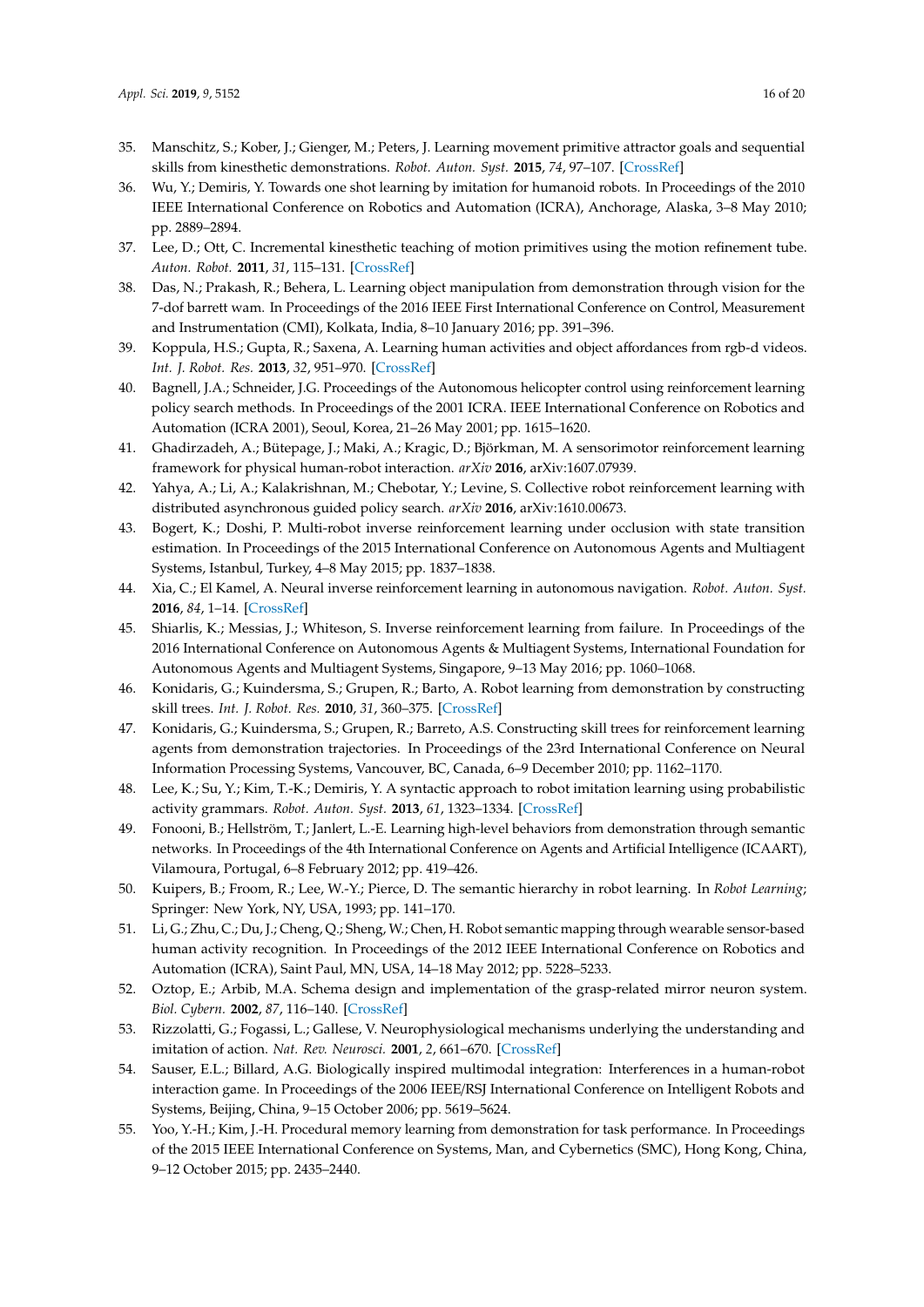- <span id="page-16-0"></span>56. Dautenhahn, K.; Walters, M.; Woods, S.; Koay, K.L.; Nehaniv, C.L.; Sisbot, A.; Alami, R.; Siméon, T. How may i serve you? A robot companion approaching a seated person in a helping context. In Proceedings of the 1st ACM SIGCHI/SIGART conference on Human-robot interaction, Salt Lake City, UT, USA, 2–3 March 2006; pp. 172–179.
- <span id="page-16-1"></span>57. Mitsunaga, N.; Smith, C.; Kanda, T.; Ishiguro, H.; Hagita, N. Adapting robot behavior for human—Robot interaction. *IEEE Trans. Robot.* **2008**, *24*, 911–916. [\[CrossRef\]](http://dx.doi.org/10.1109/TRO.2008.926867)
- <span id="page-16-2"></span>58. Sisbot, E.A.; Marin-Urias, L.F.; Alami, R.; Simeon, T. A human aware mobile robot motion planner. *IEEE Trans. Robot.* **2007**, *23*, 874–883. [\[CrossRef\]](http://dx.doi.org/10.1109/TRO.2007.904911)
- <span id="page-16-3"></span>59. Dragan, A.D.; Bauman, S.; Forlizzi, J.; Srinivasa, S.S. Effects of robot motion on human-robot collaboration. In Proceedings of the Tenth Annual ACM/IEEE International Conference on Human-Robot Interaction, Portland, OR, USA, 2–5 March 2015; pp. 51–58.
- <span id="page-16-4"></span>60. Mumm, J.; Mutlu, B. Human-robot proxemics: Physical and psychological distancing in human-robot interaction. In Proceedings of the 6th international conference on Human-robot interaction, Lausanne, Switzerland, 6–9 March 2011; pp. 331–338.
- <span id="page-16-5"></span>61. Walters, M.L.; Dautenhahn, K.; Te Boekhorst, R.; Koay, K.L.; Kaouri, C.; Woods, S.; Nehaniv, C.; Lee, D.; Werry, I. The influence of subjects' personality traits on personal spatial zones in a human-robot interaction experiment. In Proceedings of the ROMAN 2005. IEEE International Workshop on Robot and Human Interactive Communication, Nashville, TN, USA, 13–15 August 2005; pp. 347–352.
- <span id="page-16-6"></span>62. Takayama, L.; Pantofaru, C. Influences on proxemic behaviors in human-robot interaction. In Proceedings of the IROS 2009, IEEE/RSJ International Conference on Intelligent Robots and Systems, Louis, MO, USA, 11–15 October 2009; pp. 5495–5502.
- <span id="page-16-7"></span>63. Stark, J.; Mota, R.R.; Sharlin, E. Personal space intrusion in human-robot collaboration. In Proceedings of the Companion of the 2018 ACM/IEEE International Conference on Human-Robot Interaction, Chicago, IL, USA, 05–08 March 2018; pp. 245–246.
- <span id="page-16-8"></span>64. Hoffman, G. Evaluating fluency in human-robot collaboration. In Proceedings of the International Conference on Human-Robot Interaction (HRI), Tokyo, Japan, 3–6 March 2013; pp. 1–8.
- <span id="page-16-9"></span>65. Lasota, P.A.; Shah, J.A. Analyzing the effects of human-aware motion planning on close-proximity human–robot collaboration. *Hum. Factors* **2015**, *57*, 21–33. [\[CrossRef\]](http://dx.doi.org/10.1177/0018720814565188)
- <span id="page-16-10"></span>66. Cakmak, M.; Srinivasa, S.S.; Lee, M.K.; Kiesler, S.; Forlizzi, J. Using spatial and temporal contrast for fluent robot-human hand-overs. In Proceedings of the 6th International Conference on Human-Robot Interaction, Lausanne, Switzerland, 6–9 March 2011; pp. 489–496.
- <span id="page-16-11"></span>67. Stark, J.; Mota, R.R.; Sharlin, E. *Personal Space Intrusion in Human-Robot Collaboration*; Science Research & Publications: New York, NY, USA, 2017.
- <span id="page-16-12"></span>68. Salem, M.; Lakatos, G.; Amirabdollahian, F.; Dautenhahn, K. Would you trust a (faulty) robot? Effects of error, task type and personality on human-robot cooperation and trust. In Proceedings of the Tenth Annual ACM/IEEE International Conference on Human-Robot Interaction, Portland, OR, USA, 2–5 March 2015; pp. 141–148.
- <span id="page-16-13"></span>69. Ma, L.M.; Fong, T.; Micire, M.J.; Kim, Y.K.; Feigh, K. Human-robot teaming: Concepts and components for design. In *Field and Service Robotics*; Springer: Basel, Switzerland, 2018; pp. 649–663.
- <span id="page-16-14"></span>70. Kuijt-Evers, L.F.; Groenesteijn, L.; de Looze, M.P.; Vink, P. Identifying factors of comfort in using hand tools. *Appl. Ergon.* **2004**, *35*, 453–458. [\[CrossRef\]](http://dx.doi.org/10.1016/j.apergo.2004.04.001) [\[PubMed\]](http://www.ncbi.nlm.nih.gov/pubmed/15246883)
- <span id="page-16-15"></span>71. Stathopoulos, T.; Wu, H.; Zacharias, J. Outdoor human comfort in an urban climate. *Build. Environ.* **2004**, *39*, 297–305. [\[CrossRef\]](http://dx.doi.org/10.1016/j.buildenv.2003.09.001)
- <span id="page-16-16"></span>72. Xue, P.; Mak, C.; Cheung, H. The effects of daylighting and human behavior on luminous comfort in residential buildings: A questionnaire survey. *Build. Environ.* **2014**, *81*, 51–59. [\[CrossRef\]](http://dx.doi.org/10.1016/j.buildenv.2014.06.011)
- 73. Mahmoud, A.H.A. Analysis of the microclimatic and human comfort conditions in an urban park in hot and arid regions. *Build. Environ.* **2011**, *46*, 2641–2656. [\[CrossRef\]](http://dx.doi.org/10.1016/j.buildenv.2011.06.025)
- <span id="page-16-17"></span>74. Zhang, L.; Helander, M.G.; Drury, C.G. Identifying factors of comfort and discomfort in sitting. *Hum. Factors* **1996**, *38*, 377–389. [\[CrossRef\]](http://dx.doi.org/10.1518/001872096778701962)
- <span id="page-16-18"></span>75. Robinette, P.; Howard, A.M.; Wagner, A.R. Effect of robot performance on human–robot trust in time-critical situations. *IEEE Trans. Hum. Mach. Syst.* **2017**, *47*, 425–436. [\[CrossRef\]](http://dx.doi.org/10.1109/THMS.2017.2648849)
- <span id="page-16-19"></span>76. Gao, F.; Clare, A.S.; Macbeth, J.C.; Cummings, M. *Modeling the Impact of Operator Trust on Performance in Multiple Robot Control*; AAAI: Menlo Park, CA, USA, 2013.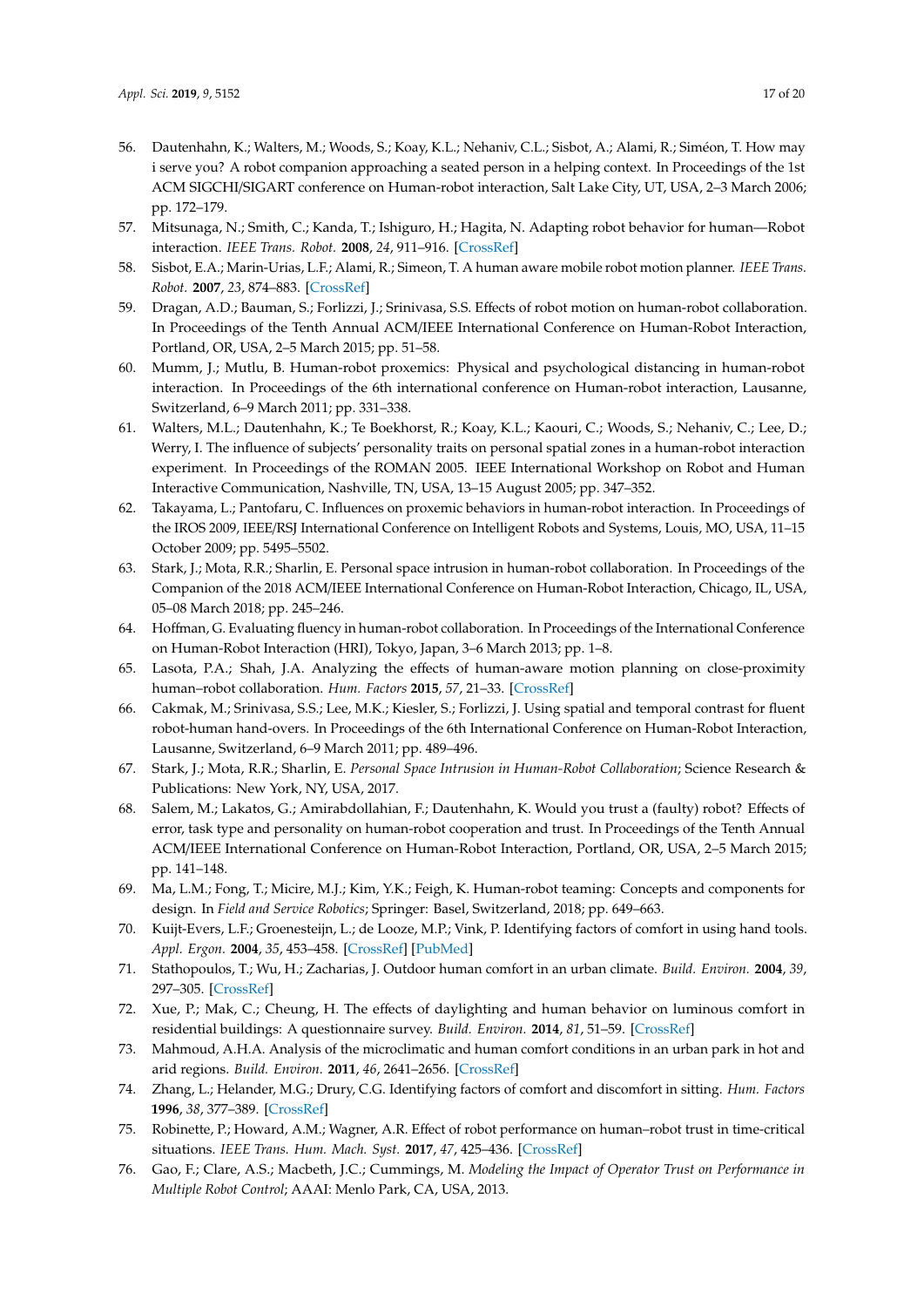- <span id="page-17-0"></span>77. Bradley, M.M.; Lang, P.J. Measuring emotion: The self-assessment manikin and the semantic differential. *J. Behav. Exp. Psychiatry* **1994**, *25*, 49–59. [\[CrossRef\]](http://dx.doi.org/10.1016/0005-7916(94)90063-9)
- <span id="page-17-1"></span>78. Allen, I.E.; Seaman, C.A. Likert scales and data analyses. *Quadratic. Program.* **2007**, *40*, 64.
- <span id="page-17-2"></span>79. Li, D.; Menassa, C.C.; Kamat, V.R. Personalized human comfort in indoor building environments under diverse conditioning modes. *Build. Environ.* **2017**, *126*, 304–317. [\[CrossRef\]](http://dx.doi.org/10.1016/j.buildenv.2017.10.004)
- 80. Lin, C.-Y.; Chen, L.-J.; Chen, Y.-Y.; Lee, W.-C. A Comfort Measuring System for Public Transportation Systems Using Participatory Phone Sensing. *Acm Phonesense*. 2010. Available online: https://[www.iis.sinica.edu.tw](https://www.iis.sinica.edu.tw/papers/cclljj/11583-F.pdf)/ papers/cclljj/[11583-F.pdf](https://www.iis.sinica.edu.tw/papers/cclljj/11583-F.pdf) (accessed on 2 July 2019).
- <span id="page-17-3"></span>81. Andrews, S.; Ellis, D.A.; Shaw, H.; Piwek, L. Beyond self-report: Tools to compare estimated and real-world smartphone use. *PLoS ONE* **2015**, *10*, e0139004. [\[CrossRef\]](http://dx.doi.org/10.1371/journal.pone.0139004)
- <span id="page-17-4"></span>82. Ji, Q.; Lan, P.; Looney, C. A probabilistic framework for modeling and real-time monitoring human fatigue. *IEEE Trans. Syst. ManCybern. Part A Syst. Hum.* **2006**, *36*, 862–875.
- <span id="page-17-5"></span>83. Bořil, H.; Sangwan, A.; Hasan, T.; Hansen, J.H. Automatic excitement-level detection for sports highlights generation. In Proceedings of the Eleventh Annual Conference of the International Speech Communication Association, Chiba, Japan, 26–30 September 2010.
- <span id="page-17-6"></span>84. Ali, M.; Al Machot, F.; Mosa, A.H.; Kyamakya, K. Cnn based subject-independent driver emotion recognition system involving physiological signals for adas. In *Advanced Microsystems for Automotive Applications 2016*; Springer: Berlin, Germany, 2016; pp. 125–138.
- <span id="page-17-7"></span>85. Lee, H.-M.; Kim, D.-J.; Yang, H.-K.; Kim, K.-S.; Lee, J.-W.; Cha, E.-J.; Kim, K.-A. Human sensibility evaluation using photoplethysmogram (ppg). In Proceedings of the 2009 International Conference on Complex, Intelligent and Software Intensive Systems (CISIS'09), Fukuoka, Japan, 16–19 March 2009; pp. 149–153.
- <span id="page-17-8"></span>86. Salomon, R.; Lim, M.; Pfeiffer, C.; Gassert, R.; Blanke, O. Full body illusion is associated with widespread skin temperature reduction. *Front. Behav. Neurosci.* **2013**, *7*, 65. [\[CrossRef\]](http://dx.doi.org/10.3389/fnbeh.2013.00065) [\[PubMed\]](http://www.ncbi.nlm.nih.gov/pubmed/23898244)
- <span id="page-17-9"></span>87. Li, L. A multi-Sensor Intelligent Assistance System for Driver Status Monitoring and Intention Prediction. Ph.D. Thesis, Technische Universität Kaiserslautern, Kaiserslautern, Germany, 16 January 2017.
- <span id="page-17-10"></span>88. Ackermann, P.; Kohlschein, C.; Bitsch, J.A.; Wehrle, K.; Jeschke, S. Eeg-based automatic emotion recognition: Feature extraction, selection and classification methods. In Proceedings of the 2016 IEEE 18th International Conference on e-Health Networking, Applications and Services (Healthcom), Munich, Germany, 14–17 September 2016; pp. 1–6.
- <span id="page-17-11"></span>89. Heerink, M.; Krose, B.; Evers, V.; Wielinga, B. Measuring acceptance of an assistive social robot: A suggested toolkit. In Proceedings of the 18th IEEE International Symposium on Robot and Human Interactive Communication (RO-MAN 2009), Toyama, Japan, 27 September–2 October 2009; pp. 528–533.
- 90. Heerink, M.; Kröse, B.; Evers, V.; Wielinga, B. Assessing acceptance of assistive social agent technology by older adults: The almere model. *Int. J. Soc. Robot.* **2010**, *2*, 361–375. [\[CrossRef\]](http://dx.doi.org/10.1007/s12369-010-0068-5)
- <span id="page-17-12"></span>91. Park, E.; Joon Kim, K. User acceptance of long-term evolution (lte) services: An application of extended technology acceptance model. *Program* **2013**, *47*, 188–205. [\[CrossRef\]](http://dx.doi.org/10.1108/00330331311313762)
- <span id="page-17-13"></span>92. Goetz, J.; Kiesler, S.; Powers, A. Matching robot appearance and behavior to tasks to improve human-robot cooperation. In Proceedings of the 12th IEEE international workshop on robot and human interactive communication, Millbrae, CA, USA, 31 October–2 November 2003; pp. 55–60.
- 93. Goodrich, M.A.; Schultz, A.C. Human-robot interaction: A survey. *Found. Trends Hum. Comput. Interact.* **2007**, *1*, 203–275. [\[CrossRef\]](http://dx.doi.org/10.1561/1100000005)
- <span id="page-17-14"></span>94. Dautenhahn, K. Socially intelligent robots: Dimensions of human–robot interaction. *Philos. Trans. R. Soc. Lond. B Biol. Sci.* **2007**, *362*, 679–704. [\[CrossRef\]](http://dx.doi.org/10.1098/rstb.2006.2004)
- <span id="page-17-15"></span>95. Kuo, I.H.; Rabindran, J.M.; Broadbent, E.; Lee, Y.I.; Kerse, N.; Stafford, R.; MacDonald, B.A. Age and gender factors in user acceptance of healthcare robots. In Proceedings of the 18th IEEE International Symposium on Robot and Human Interactive Communication (RO-MAN 2009), Toyama, Japan, 27 September–2 October 2009; pp. 214–219.
- <span id="page-17-16"></span>96. Flandorfer, P. Population ageing and socially assistive robots for elderly persons: The importance of sociodemographic factors for user acceptance. *Int. J. Popul. Res.* **2012**, *2012*, 829835. [\[CrossRef\]](http://dx.doi.org/10.1155/2012/829835)
- <span id="page-17-17"></span>97. Broadbent, E.; Stafford, R.; MacDonald, B. Acceptance of healthcare robots for the older population: Review and future directions. *Int. J. Soc. Robot.* **2009**, *1*, 319. [\[CrossRef\]](http://dx.doi.org/10.1007/s12369-009-0030-6)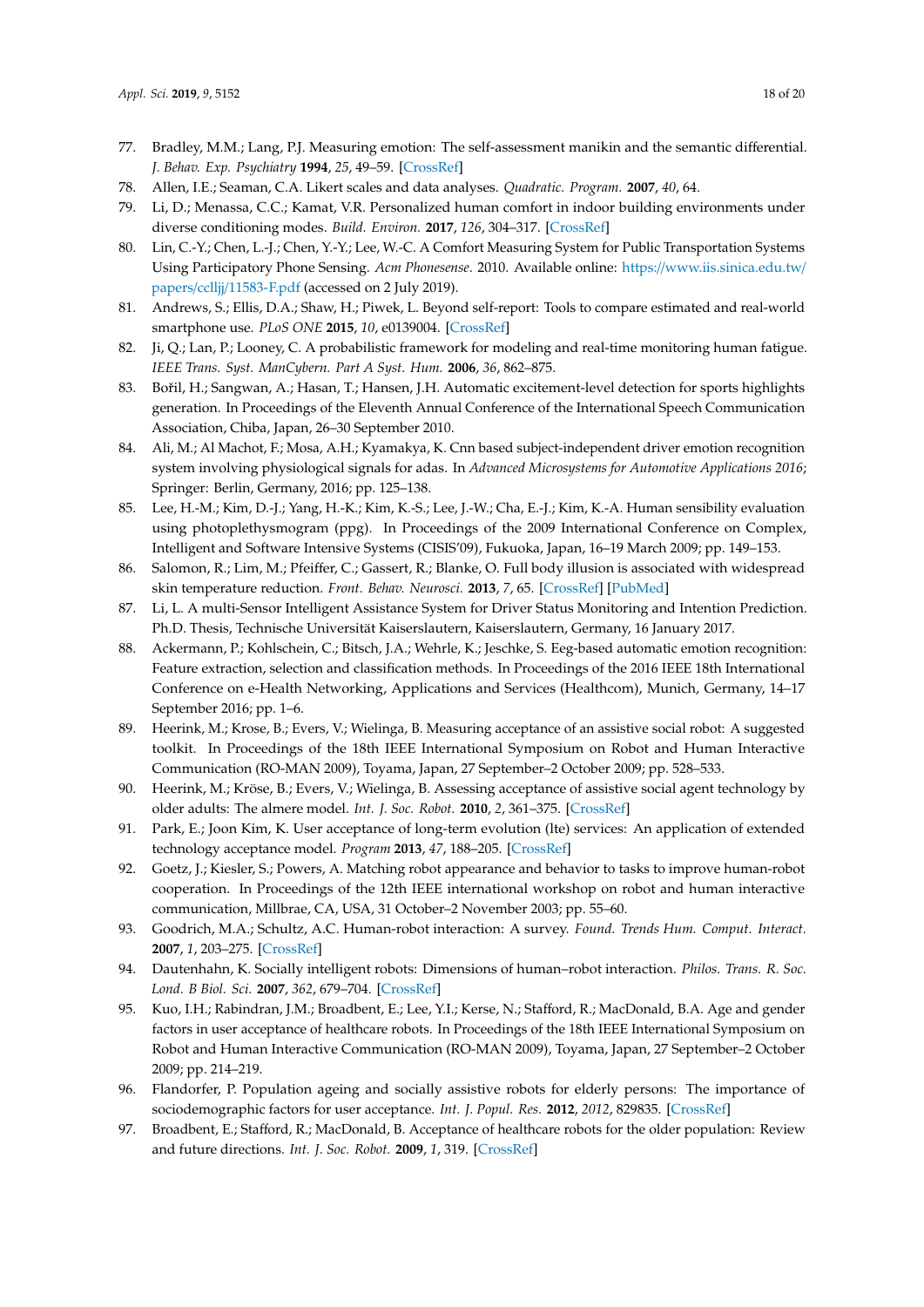- <span id="page-18-0"></span>98. Casper, J.; Murphy, R.R. Human-robot interactions during the robot-assisted urban search and rescue response at the world trade center. *IEEE Trans. Syst. Man Cybern. Part B (Cybern.)* **2003**, *33*, 367–385. [\[CrossRef\]](http://dx.doi.org/10.1109/TSMCB.2003.811794)
- <span id="page-18-1"></span>99. Shah, J.; Wiken, J.; Williams, B.; Breazeal, C. Improved human-robot team performance using chaski, a human-inspired plan execution system. In Proceedings of the 6th International Conference on Human-Robot Interaction, Lausanne, Switzerland, 8–11 March 2011; pp. 29–36.
- <span id="page-18-2"></span>100. Nikolaidis, S.; Shah, J. Human-robot cross-training: Computational formulation, modeling and evaluation of a human team training strategy. In Proceedings of the 8th ACM/IEEE International Conference on Human-Robot Interaction, Tokyo, Japan, 3–6 March 2013; pp. 33–40.
- <span id="page-18-3"></span>101. Nikolaidis, S.; Ramakrishnan, R.; Gu, K.; Shah, J. Efficient model learning from joint-action demonstrations for human-robot collaborative tasks. In Proceedings of the Tenth Annual ACM/IEEE International Conference on Human-Robot Interaction, New York, NY, USA, 2–5 March 2015; pp. 189–196.
- 102. Hoffman, G.; Breazeal, C. Effects of anticipatory action on human-robot teamwork efficiency, fluency, and perception of team. In Proceedings of the ACM/IEEE International Conference on Human-robot Interaction, Arlington, WV, USA, 10–12 March 2007; pp. 1–8.
- <span id="page-18-4"></span>103. Hoffman, G.; Breazeal, C. Cost-based anticipatory action selection for human–robot fluency. *IEEE Trans. Robot.* **2007**, *23*, 952–961. [\[CrossRef\]](http://dx.doi.org/10.1109/TRO.2007.907483)
- <span id="page-18-5"></span>104. Huttenrauch, H.; Eklundh, K.S. Fetch-and-carry with cero: Observations from a long-term user study with a service robot. In Proceedings of the 2002 11th IEEE International Workshop on Robot and Human Interactive Communication, Berlin, Germany, 27–27 September 2002; pp. 158–163.
- 105. Chuang, C.-P.; Huang, Y.-J.; Guo-Hao, L.; Huang, Y.-C. Popbl-based education and trainning system on robotics training effectiveness. In Proceedings of the 2010 International Conference on System Science and Engineering (ICSSE), Taipei, Taiwan, 1–3 July 2010; pp. 111–114.
- <span id="page-18-6"></span>106. Davis, F.D. *A Technology Acceptance Model for Empirically Testing New End-User Information Systems: Theory and Results*; Massachusetts Institute of Technology: Cambridge, MA, USA, 1985.
- <span id="page-18-7"></span>107. Glas, D.F.; Satake, S.; Ferreri, F.; Kanda, T.; Hagita, N.; Ishiguro, H. The network robot system: Enabling social human-robot interaction in public spaces. *J. Hum. Robot Interact.* **2013**, *1*, 5–32. [\[CrossRef\]](http://dx.doi.org/10.5898/JHRI.1.2.Glas)
- 108. Weiss, A.; Bernhaupt, R.; Tscheligi, M.; Wollherr, D.; Kuhnlenz, K.; Buss, M. A methodological variation for acceptance evaluation of human-robot interaction in public places. In Proceedings of the 2008 17th IEEE International Symposium on Robot and Human Interactive Communication (RO-MAN 2008), Munich, Germany, 1–3 August 2008; pp. 713–718.
- <span id="page-18-8"></span>109. Jensen, B.; Tomatis, N.; Mayor, L.; Drygajlo, A.; Siegwart, R. Robots meet humans: Interaction in public spaces. *ITIE* **2005**, *52*, 1530–1546. [\[CrossRef\]](http://dx.doi.org/10.1109/TIE.2005.858730)
- <span id="page-18-9"></span>110. Lasota, P.A.; Rossano, G.F.; Shah, J.A. Toward safe close-proximity human-robot interaction with standard industrial robots. In Proceedings of the 2014 IEEE International Conference on Automation Science and Engineering (CASE), Taipei, Taiwan, 18–22 August 2014.
- <span id="page-18-10"></span>111. Dragan, A.D.; Lee, K.C.; Srinivasa, S.S. Legibility and predictability of robot motion. In Proceedings of the 8th ACM/IEEE International Conference on Human-Robot Interaction, Tokyo, Japan, 3–6 March 2013; pp. 301–308.
- <span id="page-18-11"></span>112. Haddadin, S.; Albu-Schäffer, A.; Hirzinger, G. Safety evaluation of physical human-robot interaction via crash-testing. In *Robotics: Science and Systems*; MIT Press: Cambridge, MA, USA, 2007; pp. 217–224.
- <span id="page-18-12"></span>113. Haddadin, S.; Albu-Schaffer, A.; Hirzinger, G. The role of the robot mass and velocity in physical human-robot interaction-part i: Non-constrained blunt impacts. In Proceedings of the 2008 IEEE International Conference on Robotics and Automation, Pasadena, CA, USA, 9–23 May 2008; pp. 1331–1338.
- <span id="page-18-13"></span>114. Edsinger, A.; Kemp, C.C. Human-robot interaction for cooperative manipulation: Handing objects to one another. In Proceedings of the 2007 16th IEEE International Symposium on Robot and Human Interactive Communication (RO-MAN 2007), Jeju Island, Korea, 26–29 August 2007; pp. 1167–1172.
- <span id="page-18-14"></span>115. Mainprice, J.; Berenson, D. Human-robot collaborative manipulation planning using early prediction of human motion. In Proceedings of the 2013 IEEE/RSJ International Conference on Intelligent Robots and Systems (IROS), Tokyo, Japan, 3–7 November 2013; pp. 299–306.
- <span id="page-18-15"></span>116. Hoffman, G.; Breazeal, C. Achieving fluency through perceptual-symbol practice in human-robot collaboration. In Proceedings of the 3rd ACM/IEEE International Conference on Human Robot Interaction, Amsterdam, The Netherlands, 12–15 March 2008; pp. 1–8.